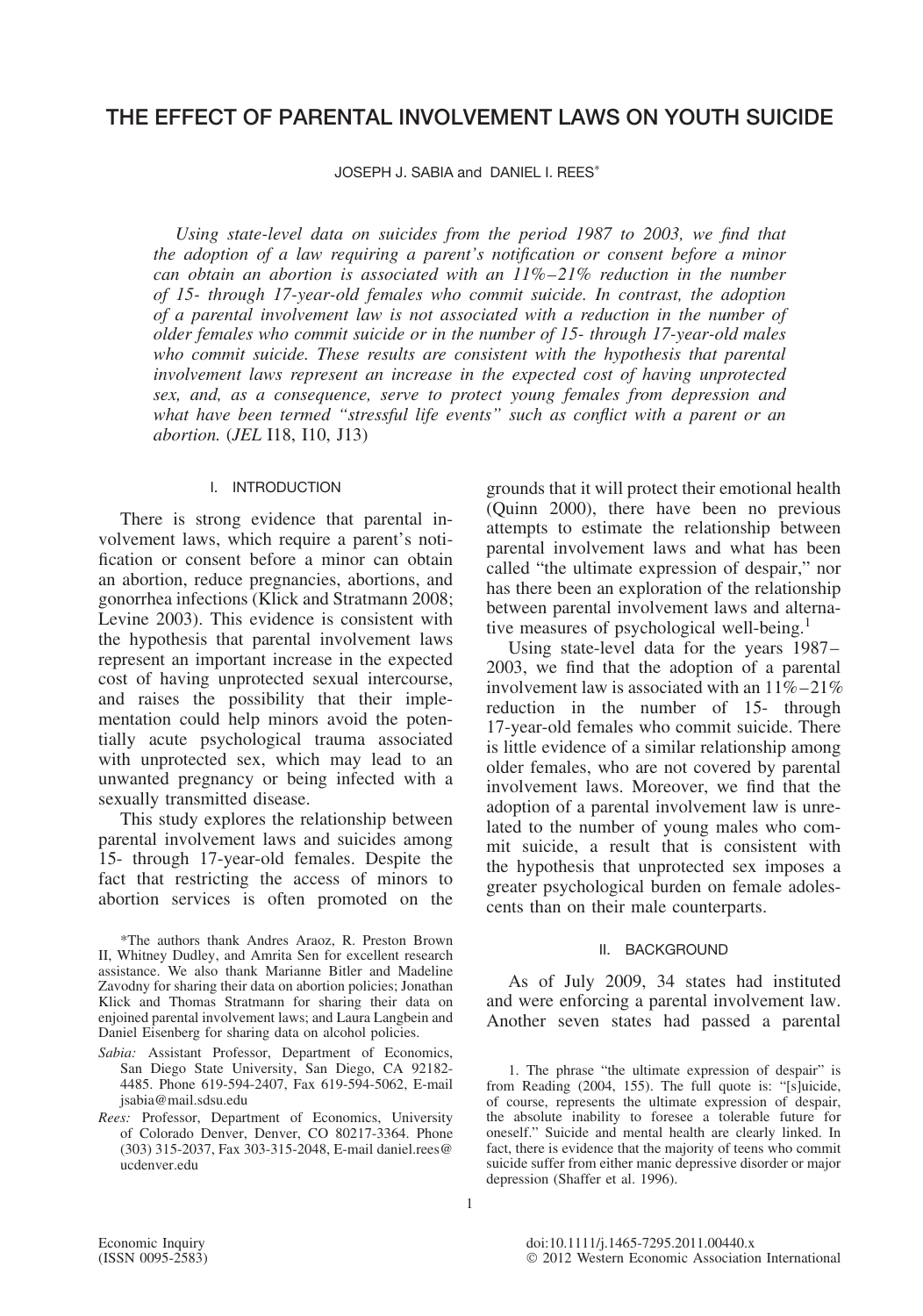involvement law but could not enforce it as the result of a court order. Most parental involvement laws require the notification, or consent of, one parent; three states require that both parents be notified or give their consent, and six states allow the notification or consent of other adult relatives like a grandparent.<sup>2</sup>

Parental involvement laws can be thought of as increasing the expected cost of having sex, and, in theory, their adoption should result in a reduction in the number of minors who are sexually active and an increase in contraceptive use conditional on sexual activity (Levine 2003). Evidence of the relationship between parental involvement laws and a variety of outcomes is provided by Levine (2003) and Klick and Stratmann (2008). Levine used state-level data from 1985 to 1996, a period when many parental involvement laws came into effect. He found that the adoption of a parental involvement law was associated with a 15%–20% reduction in the abortion rate of 15- through 17-year-olds, and a 4%–9% reduction in their pregnancy rate. Turning to microdata from the National Survey of Family Growth, Levine (2003) estimated the effect of parental involvement laws on sexual activity and contraceptive use. The results, although not sufficiently precise to be definitive, suggested that the reduction in the pregnancy rate of 15- through 17-year-olds could be attributed to more consistent use of contraception.

Klick and Stratmann (2008) used state-level data from 1981 to 1998 to explore the effect of parental involvement laws on teen gonorrhea rates. These authors argued that gonorrhea rates can be thought of as a proxy for risky sex (i.e., sex without a condom). They found that the adoption of a parental involvement law was associated with a 20% reduction in the gonorrhea rate among Hispanic females under the age of 20, and a 12% reduction among white females under the age of 20.<sup>3</sup>

2. This paragraph is based on information available in Dennis et al. (2009). More details on parental consent laws in the United States can be found in Dennis et al. (2009).

3. Other studies that have examined the effects of parental involvement laws include Joyce, Kaestner, and Colman (2006), Colman, Joyce, and Kaestner (2008), and New (2011). Joyce, Kaestner, and Colman (2006, 1038) focused on a Texas requirement that doctors notify the parents of minors seeking an abortion. They found evidence that the introduction of this requirement led to fewer abortions among 15- through 17-year-olds. In addition, they noted an "an increase in second-trimester terminations among teens who did not reach the age of 18 years until

Could parental involvement laws promote emotional health through their effects on contraceptive use, pregnancy, and abortion? Sabia and Rees (2008) found that female adolescents who became sexually active at an early age were more likely to suffer from the symptoms of depression than their counterparts who abstained, but that this relationship was less pronounced among users of contraception.<sup>4</sup> There is also evidence of a link between abortion and depression (Coleman et al. 2009; Cougle, Reardon, and Coleman 2003; Fergusson, Horwood, and Boden 2008; Fergusson, Horwood, and Ridder 2006; Pedersen 2008; Reardon and Cougle 2002; Rees and Sabia 2007), as well as evidence, albeit weaker, that other pregnancy outcomes are related to depression (Broen et al. 2005; Fergusson, Horwood, and Boden 2008; Rees and Sabia  $2007$ ).<sup>5</sup>

Not surprisingly, adolescents who exhibit the symptoms of depression are at increased risk of committing and attempting suicide (Cutler, Glaeser, and Norberg 2001; Fergusson, Beautrais, and Horwood 2003; Lewinsohn et al. 1994; Moscicki 2001). In addition, there is evidence that suicide among adolescents and young adults is frequently triggered by what have

after the first trimester of pregnancy," and a small increase in births to minors who conceived between the ages of 17.50 and 17.74. Colman, Joyce, and Kaestner (2008) showed that the estimated effects of the Texas notification requirement were biased if age at abortion or birth, as opposed to age at conception, was used to calculate pregnancy, abortion, and birth rates. Using age at conception, they found that the Texas parental notification law led to a 15% decrease in the abortion rate of 17-year-olds, and a 2% increase in their birth rate. New (2011) found that the adoption of a parental involvement law was associated with a 15% reduction in the abortion rate of minors.

4. In contrast, Sabia and Rees (2008) found that adolescent males may experience an increase in self-esteem upon losing their virginity.

5. Many researchers believe that the association between abortion and mental health is spurious. For instance, after reviewing the literature, Major et al. (2009, 863) concluded that:

*within the United States, the relative risk of mental health problems among adult women who have a single, legal, first-trimester abortion of an unwanted pregnancy is no greater than the risk among women who deliver an unwanted pregnancy. Evidence did not support the claim that observed associations between abortion and mental health problems are caused by abortion per se as opposed to other preexisting and co-occurring risk factors.*

See also Coleman (2006) and Warren, Harvey, and Henderson (2010), who focused on pregnancy outcomes among adolescents and mental health.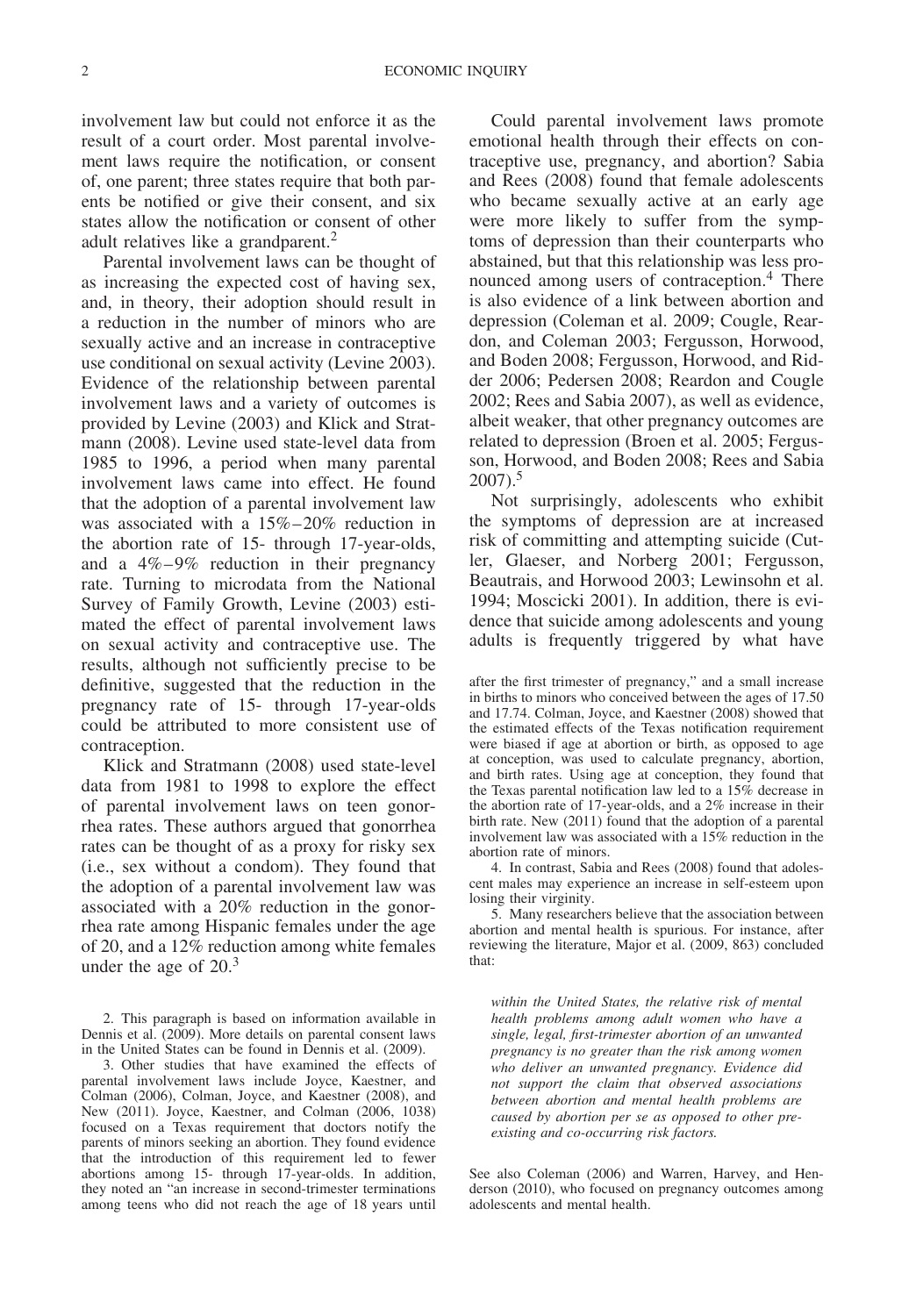been termed "stressful life events," such as the breakup of a romantic relationship (Beautrais, Joyce, and Mulder 1997; Brent et al. 1993; De Wilde et al. 1992; Johnson et al. 2002), conflict with a parent or sibling (Brent et al. 1993; Johnson et al. 2002), an abortion (Gissler, Hemminki, and Lonnqvist 1996; Gissler et al. 2005), or having a baby (Gissler, Hemminki, and Lonnqvist  $1996$ .<sup>6</sup> This evidence is consistent with the economic model of suicide developed by Hamermesh and Soss (1974) in which negative shocks to happiness may reduce expected lifetime utility to the point where an individual will decide to take his or her own life. Even if a shock is perceived to be temporary, an individual who discounts the future more heavily when faced with an immediate, as opposed to a future, tradeoff may commit suicide at the prospect of having to cope with an acutely "painful state in the present" (Cutler, Glaeser, and Norberg 2001, 235).<sup>7</sup> If, through discouraging teens from engaging in risky sexual behavior and encouraging communication between parents and minors, parental involvement laws protect against depression and stressful events such as experiencing an unwanted pregnancy, then it is possible that their adoption led to fewer suicides, the third-leading cause of death among American teens.<sup>8</sup> The empirical analysis below explores this hypothesis.

# III. EMPIRICAL ANALYSIS

We examine yearly data at the state level on suicides committed by 15- through 17-year-old females. These data come from the Center for Disease Control Mortality Reports, are available online, and cover the period  $1987-2003$ .<sup>9</sup> We

7. Such an individual is said to have "time-inconsistent preferences." There is a fair amount of evidence to support the hypothesis that preferences are time inconsistent (O'Donoghue and Rabin 2001, 41), and, in particular, it seems appropriate to ascribe time-inconsistent preferences to teens.

8. The Center for Disease Control and Prevention estimates that 11.8% of deaths to 15- through 19-year-olds are caused by suicide (Center for Disease Control and Prevention 2008).

9. See the following web address: http://webappa.cdc. gov/sasweb/ncipc/mortrate10\_sy.html. Table A1 shows descriptive statistics for the outcome variables used in the analysis. Over the period 1987–2003, the typical state saw an average of 7.16 suicides per year among 15assume that the number of suicides committed in state *s* and time  $t(S_{st})$  is related to the presence of a parental involvement law by the following equation:

$$
(1)
$$

$$
\ln E(S_{st}) = \alpha + \delta PI_{st} + \beta_1' X_{st} + \theta_s + \tau_t + \varepsilon_{st},
$$

where  $PI_{st}$  is an indicator equal to one if state *s* had adopted and was enforcing a parental consent or parental notification law at time *t* and equal to zero otherwise;  $X_{st}$  is a vector of state-specific time-varying policy variables and demographic controls; θ*<sup>s</sup>* is a year-invariant state effect; and  $\tau_t$  is a state-invariant year effect.<sup>10</sup> If  $exp(\varepsilon_{st})$  follows a gamma distribution with mean of 1 and variance σ, then Equation (1) represents a negative binomial model; if  $\sigma$  is assumed to equal 0, then the negative binomial reduces to the Poisson regression model (Grootendorst 2002). In either case,  $[\exp(\hat{\delta}) - 1] \times 100$  can be interpreted as the percent change in  $E(S_{st})$ associated with a one-unit change in  $PI<sub>st</sub>$ , the covariate of interest. $^{11}$ 

The first two columns of Table 1 present negative binomial and Poisson estimates of δ

through 17-year-old females. The corresponding figure for males in this age group was 25.8. The mean suicide rate among females ages 15–17 was 0.33 per 10,000 population, while the corresponding rate for males in this age group was 1.20.

Prior to 1990, a number of states did not consistently report suicide counts for 16- or 17-year-olds. In 1987 and 1988, 22 states failed to report information on suicides committed by 16- and 17-year-olds; in 1989, 29 states failed to report information on suicides committed by 16- and 17-year-olds. These observations were dropped from the primary empirical analysis, although there is reason to believe that during the period 1987–1989 some states did not provide a suicide count when no suicides occurred during the year. Below we show that treating missing suicide counts as 0s does not appreciably alter our results.

10. When a parental involvement law was in effect for less than a full year, PI*st* is a fraction. Data on parental involvement laws were provided to us by Marianne Bitler and Madeline Zavodny. In addition, we used information from Levine (2003) and a search of state statutes and newspaper articles. Table A2 shows changes in parental involvement laws during the period 1987–2003. Twenty-five states began enforcement of a parental involvement during the period under study. There have been only a handful of changes to parental involvement laws since 2003. In July 2005, the parental consent law in Idaho was enjoined. It came back into effect in March 2007. In November 2006, Oklahoma began enforcement of a parental consent law, and in August 2009 a parental notification law came into effect in Illinois.

11. Although our tables present estimated negative binomial and Poisson coefficients, they are converted to percent changes when discussed in the text. All regressions are weighted using the square root of the population of females ages 15–17 in state *s* at time *t*, and the standard errors are corrected for clustering at the state level.

<sup>6.</sup> Other stressful or traumatic events that are associated with adolescent suicide include changes in residence (Qin, Mortensen, and Pedersen 2009) and legal problems (Beautrais, Joyce, and Mulder 1997).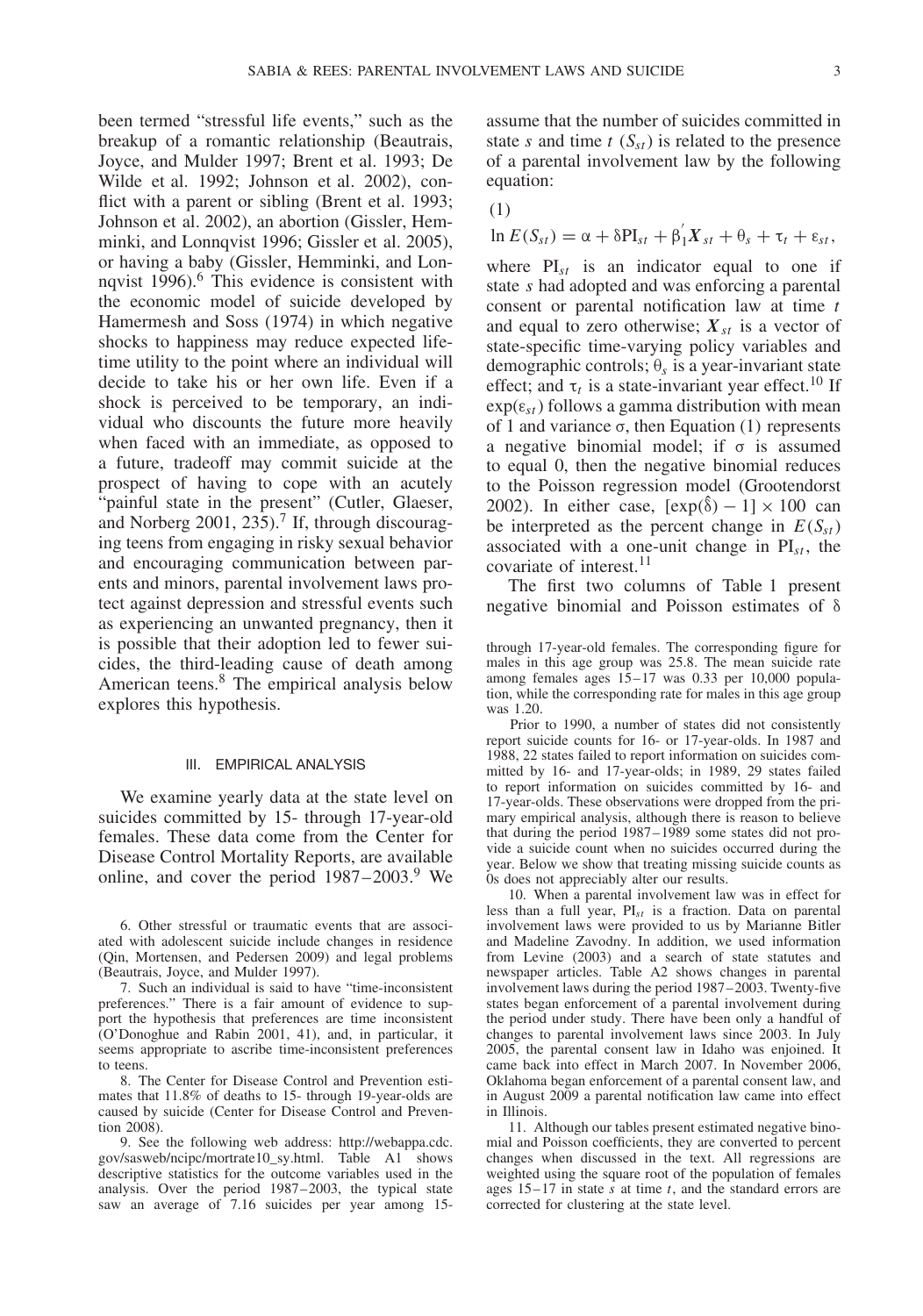|                               |                  | <b>Controls for Abortion</b><br><b>Policies</b> |             | Controls for Abortion and<br><b>Alcohol Policies</b> |             | <b>Controls for Abortion</b><br>Policies, Alcohol Policies,<br>and State Demographics |
|-------------------------------|------------------|-------------------------------------------------|-------------|------------------------------------------------------|-------------|---------------------------------------------------------------------------------------|
|                               | $\left(1\right)$ | (2)                                             | (3)         | (4)                                                  | (5)         | (6)                                                                                   |
| Parental involvement law      | $-0.142*$        | $-0.142*$                                       | $-0.157***$ | $-0.157***$                                          | $-0.148***$ | $-0.148***$                                                                           |
|                               | (0.078)          | (0.078)                                         | (0.059)     | (0.059)                                              | (0.053)     | (0.053)                                                                               |
| State effects                 |                  |                                                 | Y           |                                                      | Y           |                                                                                       |
| Year effects                  | Y                |                                                 | Y           | Y                                                    | Y           | Y                                                                                     |
| Negative binomial or Poisson? | NB.              | P                                               | <b>NB</b>   | P                                                    | NB.         | P                                                                                     |
| N                             | 794              | 794                                             | 794         | 794                                                  | 794         | 794                                                                                   |

**TABLE 1** Estimated Effect of Parental Involvement Laws on Suicides Committed by 15–17-Year-Old Females, 1987–2003

*Notes:* Regressions are weighted using the square root of the population of females ages 15–17 in the state. Standard errors corrected for clustering at the state level are in parentheses.

∗∗∗Significant at 1% level; ∗∗significant at 5% level; ∗significant at 10% level.

controlling for whether state *s* allowed Medicaid to fund abortions at time *t* and whether it imposed a mandatory waiting period before an abortion could be performed. They suggest that the adoption of a parental involvement law is associated with a 13% decrease  $(e^{-0.142} - 1)$ −0*.*132) in suicides among 15- through 17 year-old females. Controlling for beer taxes, the minimum legal drinking age, zero tolerance laws, and whether the state required a mandatory jail sentence for a first-time driving-under-theinfluence conviction has very little impact on the magnitude or precision of these estimates (columns  $3$  and  $4$ ).<sup>12</sup> Likewise, adding a set of demographic controls to  $X_{st}$  has very little impact on the estimates of δ (columns 5 and 6).<sup>13</sup>

12. The estimated coefficient of PI*st* is −0.157 in columns (3) and (4) of Table 1, which suggests that the adoption of a parental involvement law is associated with a 14.5% decrease ( $e^{-0.157} - 1 = -0.145$ ) in suicides among 15- through 17-year-old females.

13. The estimated coefficient of PI*st* is −0.148 in columns (5) and (6) of Table 1, which suggests that the adoption of a parental involvement law is associated with a 13.8% decrease ( $e^{-0.148} - 1 = -0.138$ ) in suicides among 15- through 17-year-old females. Information on Medicaid funding restrictions and mandatory waiting periods were updated from Bitler and Zavodny (2002). Alcohol policies were updated from Eisenberg (2003) and the Beer Institute (see www.beerinsttitute.org). Demographic controls include the high school graduation rate, the poverty rate, the unemployment rate, the divorce rate, and the population of females ages 15–17 in state *s* at time *t*. These data were collected from the Bureau of Labor Statistics and the National Center for Education Statistics. Means of the control variables are shown in Table A3. When parental consent and notification laws were allowed to have different effects on suicides committed by 15- through 17-yearold females, we could not reject the hypothesis that their estimated coefficients were equal.

Next we explore the robustness of the estimated relationship between parental involvements laws and suicides committed by 15- through 17-year-old females documented in Table 1. Because Poisson and negative binomial regressions consistently produced nearly identical coefficients and standard errors, we focus on Poisson estimates of δ for the remainder of the analysis.

Column (1) of Table 2 shows what happens when PI*st* is replaced with its lagged value, PI*st*−1. The estimated coefficient of PI*st*−<sup>1</sup> remains negative, but is reduced in magnitude and is no longer statistically significant at conventional levels. When both PI*st* and PI*st*−<sup>1</sup> are included on the right-hand side of the estimating equation simultaneously, the estimated coefficient of PI*st* is negative, statistically significant, and quite large in absolute magnitude; the estimated coefficient of PI*st*−<sup>1</sup> is positive, insignificant, and smaller (column 2). Summing the estimated coefficients of PI*st* and PI*st*−<sup>1</sup> implies a "long-run" reduction in suicides of almost 10%.<sup>14</sup> We cannot reject the hypothesis that the long-run effect of the law is not statistically different from the short-run contemporaneous effect.

This pattern of results suggests that the adoption of a parental involvement law results in an immediate reduction in suicides, but that after the first year its impact wanes. This may be because the enactment of the laws typically

<sup>14.</sup> The sum of the estimated coefficients is −0.102;  $e^{-0.102} - 1 = -0.097$ . The estimated coefficients of PI<sub>st</sub> and PI<sub>st</sub><sup>−1</sup> are jointly significant at conventional levels ( $\chi^2$  = 11.2; *p* value = .00).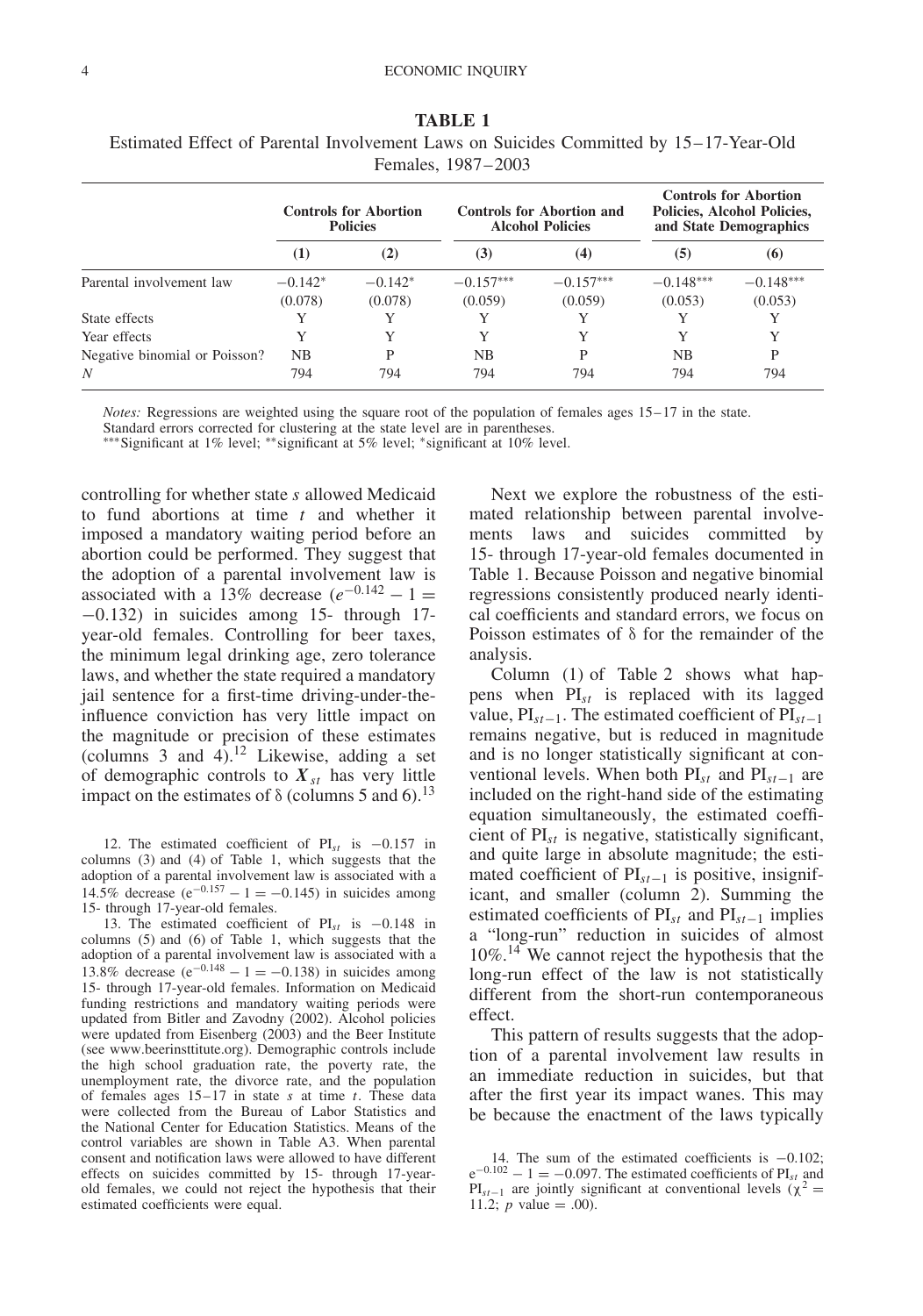| T AUGHLAF HIVOIVGHIGHE LAWS III DOIUGE OLAIGS                                               |                     |                       |                       |                       |
|---------------------------------------------------------------------------------------------|---------------------|-----------------------|-----------------------|-----------------------|
|                                                                                             | $\rm _{(1)}$        | (2)                   | (3)                   | (4)                   |
| Parental involvement law                                                                    |                     | $-0.304**$<br>(0.129) | $-0.310**$<br>(0.129) | $-0.318**$<br>(0.131) |
| Lag of parental involvement law                                                             | $-0.051$<br>(0.083) | 0.202<br>(0.171)      |                       |                       |
| Parental involvement law <sup>*</sup> at least one adjacent<br>state did not enforce PI law |                     |                       | 0.187<br>(0.121)      |                       |
| Parental involvement law* at least 1.5 of adjacent<br>states did not enforce PI law         |                     |                       |                       | 0.195<br>(0.123)      |
| State effects?                                                                              | Y                   |                       |                       |                       |

**TABLE 2** Sensitivity of Poisson Estimates to Using Lagged Parental Involvement and Controlling for Parental Involvement Laws in Border States

Year effects? The Metal Second Second Second Second Second Second Second Second Second Second Second Second Second Second Second Second Second Second Second Second Second Second Second Second Second Second Second Second Se *N* 794 794 794 794

∗∗∗Significant at 1% level; ∗∗significant at 5% level; ∗significant at 10% level.

comes amidst press coverage alerting minors and their parents to the new law, but dissipates as public attention to the law diminishes. For example, when Colorado's parental notification law was enacted in 2003, the *Denver Post* published five news stories that specifically discussed the new Colorado law. One year later, there was just one news story discussing a (failed) court challenge of the law and 2 years later, no articles were published. Along the same lines, the *Arizona Republic* published multiple articles on Arizona's newly enacted parental consent law in March 2003, but published no such articles in 2004.

A number of researchers have speculated that the adoption of a parental involvement law should have a larger effect on behavior when minors do not have the option of crossing state lines to obtain an abortion without receiving the consent of their parents (Dennis et al. 2009; Haas-Wilson 1996; Levine 2003). The third column of Table 2 shows an estimate of δ controlling for the interaction of the parental involvement variable and an indicator of whether *s* was adjacent to a state that did not enforce a parental involvement law at time *t*. When this interaction is included as a control, the estimated effect of adopting a parental involvement law increases as expected, although the estimated coefficient of the interaction is not significant at conventional levels. The last column of Table 2 shows an estimate of δ controlling for the interaction of the parental involvement variable and an indicator equal to one if at least half of the states bordering state *s* did not enforce a parental involvement law at time *t*. The results are qualitatively similar to those in column (3).

#### *A. Falsification Tests*

The estimates of δ presented thus far are suggestive, but could arguably be due to timevarying unobservables at the state level correlated with both the adoption of a parental involvement law and suicides like antiabortion sentiment. To explore this possibility, we estimate Equation (1) using the log of expected suicides in state *s* at time *t* among females ages 18–21 and among females ages 22–24 as dependent variables.<sup>15</sup> Young adult females represent a natural comparison group because parental involvement laws apply exclusively to minors and therefore should not affect their behavior. Young adults are, however, close enough in age to minors to be influenced by the same unobservables.

These results of this exercise are presented in columns (1) and (2) of Table 3. They provide little evidence that parental involvement laws are related to suicides committed by females over the age of 17. The adoption of a parental involvement law is associated with a small (less

<sup>15.</sup> When the dependent variable is suicides among females ages 18–21, we control for the population of females ages 18–21 in state *s* at time *t*. When the dependent variable is suicides among females ages 22–24, we control for the population of females in this age group.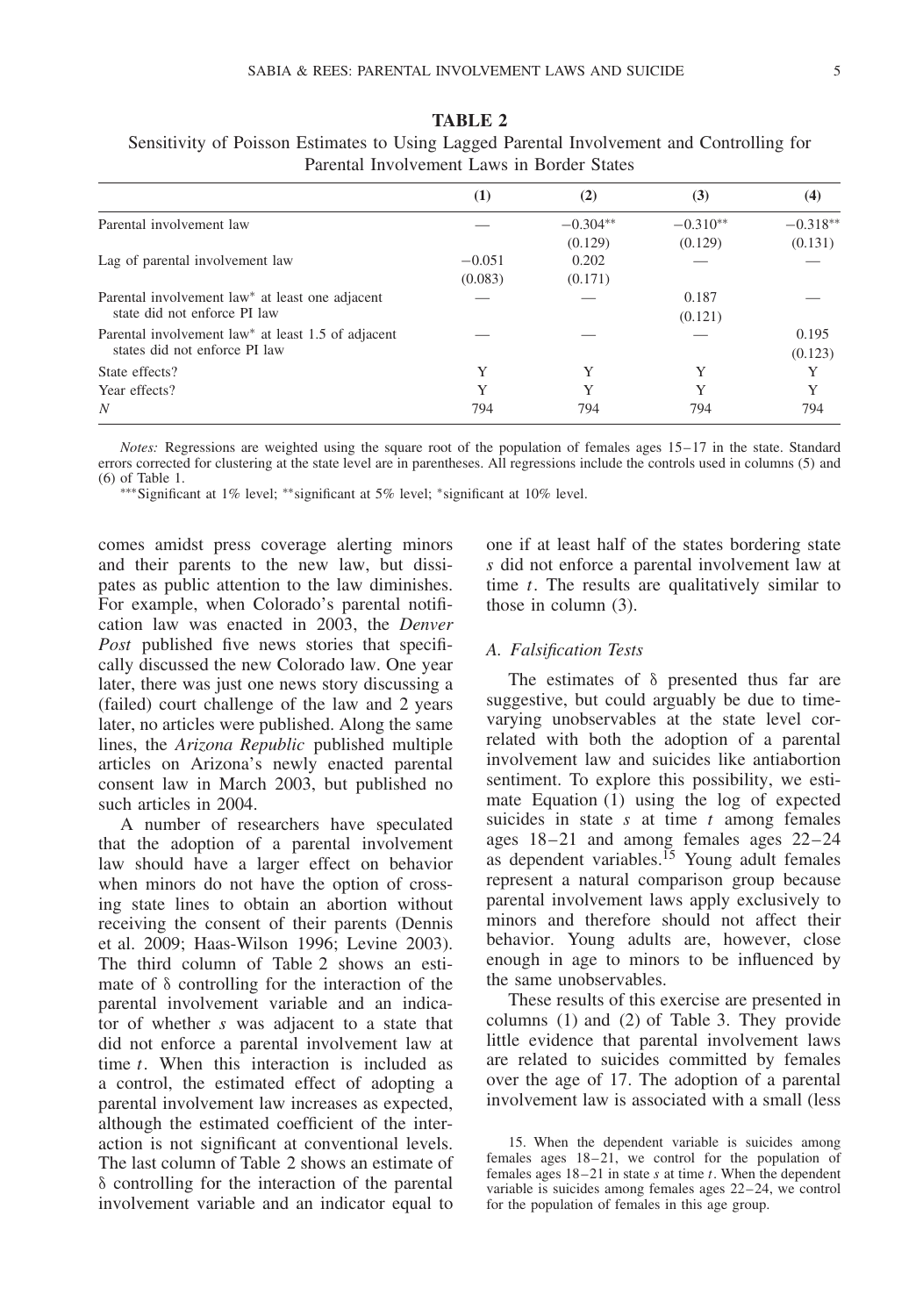|                          | <b>Females Ages</b>           | <b>Females Ages</b> | <b>Males Ages</b> | <b>Males Ages</b> | <b>Males Ages</b> |
|--------------------------|-------------------------------|---------------------|-------------------|-------------------|-------------------|
|                          | $18 - 21$<br>$\left(1\right)$ | $22 - 24$<br>(2)    | $15 - 17$<br>(3)  | $18 - 21$<br>(4)  | $22 - 24$<br>(5)  |
| Parental involvement law | $-0.002$<br>(0.078)           | 0.082<br>(0.072)    | 0.069<br>(0.049)  | 0.003<br>(0.033)  | 0.002<br>(0.038)  |
| State effects            |                               |                     |                   | Y                 |                   |
| Year effects             |                               |                     |                   | Y                 | Y                 |
| N                        | 760                           | 775                 | 841               | 843               | 853               |

**TABLE 3** Poisson Estimates of the Effect of Parental Involvement Laws on Suicides Committed by Older Females and Males

than 1%) decrease in the number of 18- through 21-year-old females who commit suicide, and an 8% *increase* in the number of 22- through 24-year-old females who commit suicide. These estimates, which are statistically indistinguishable from zero, suggest that if an unobservable were driving the negative relationship between parental involvement laws and suicides among 15- through 17-year-old females documented in Tables 1 and 2, it would have to be largely unrelated to suicides committed by females just a few years older.<sup>16</sup>

There is evidence that unprotected sex imposes a greater psychological burden on female adolescents than their male counterparts (Sabia and Rees 2008), raising the possibility that 15- through 17-year-old males could serve as a second comparison group. If the adoption of a parental involvement law was associated with large changes in suicides committed by adolescent males, it would call into question a causal interpretation of the estimates presented in Tables 1 and 2.

The Poisson estimate of δ for 15- through 17-year-old males is reported in column (3) of Table  $3.17$  The adoption of a parental involvement law is associated with a (statistically insignificant) 7% increase in suicides among 15- through 17-year-old males, suggesting that

the negative relationship between parental involvement laws and suicides committed by young females cannot be explained by unmeasured state policies targeted at minors or unobserved state sentiment. In columns (4) and (5) of Table 3, we report the estimated relationship between parental involvement laws and the number of 18- through 21-year-old males and the number of 22- through 24-year-old males who commit suicide, respectively.<sup>18</sup> Again, it appears that parental involvement laws are essentially unrelated to male suicides.

## *B. Robustness Checks*

In this section, we continue to explore the robustness of the relationship between parental involvement laws and suicides committed by 15- through 17-year-old females. The top panel of Table 4 shows triple-difference estimates of this relationship. They are equal to the difference between the estimate of δ presented in column (6) of Table 1 and the estimates of  $\delta$ presented in Table 3, and suggest that the adoption of a parental involvement law is associated with an 11%–21% increase in the number of 15- through 17-year-old females who commit suicide. The bottom two panels of Table 4 show what happens to these estimates when state-specific linear and quadratic time trends are introduced. The results provide little evidence that the negative relationship between parental involvement laws and suicides among

<sup>16.</sup> Although statistically indistinguishable from 0, the estimates in columns (1) and (2) of Table 3 are significantly different from the estimate of δ in column (6) of Table 1 at the .10 and .05 levels, respectively.

<sup>17.</sup> When the dependent variable is suicides among males ages 15–17, we control for the population of males ages 15–17 in state *s* at time *t*. Likewise, when the dependent variable is suicides among males ages 18–21 or ages 22–24, we control for the population of males in the corresponding age group.

<sup>18.</sup> When the dependent variable is suicides among males ages 18–21, we control for the population of males ages 18–21 in state *s* at time *t*. Likewise, when the dependent variable is suicides among males ages 22–24, we control for the population of males ages 22–24 in state *s* at time *t*.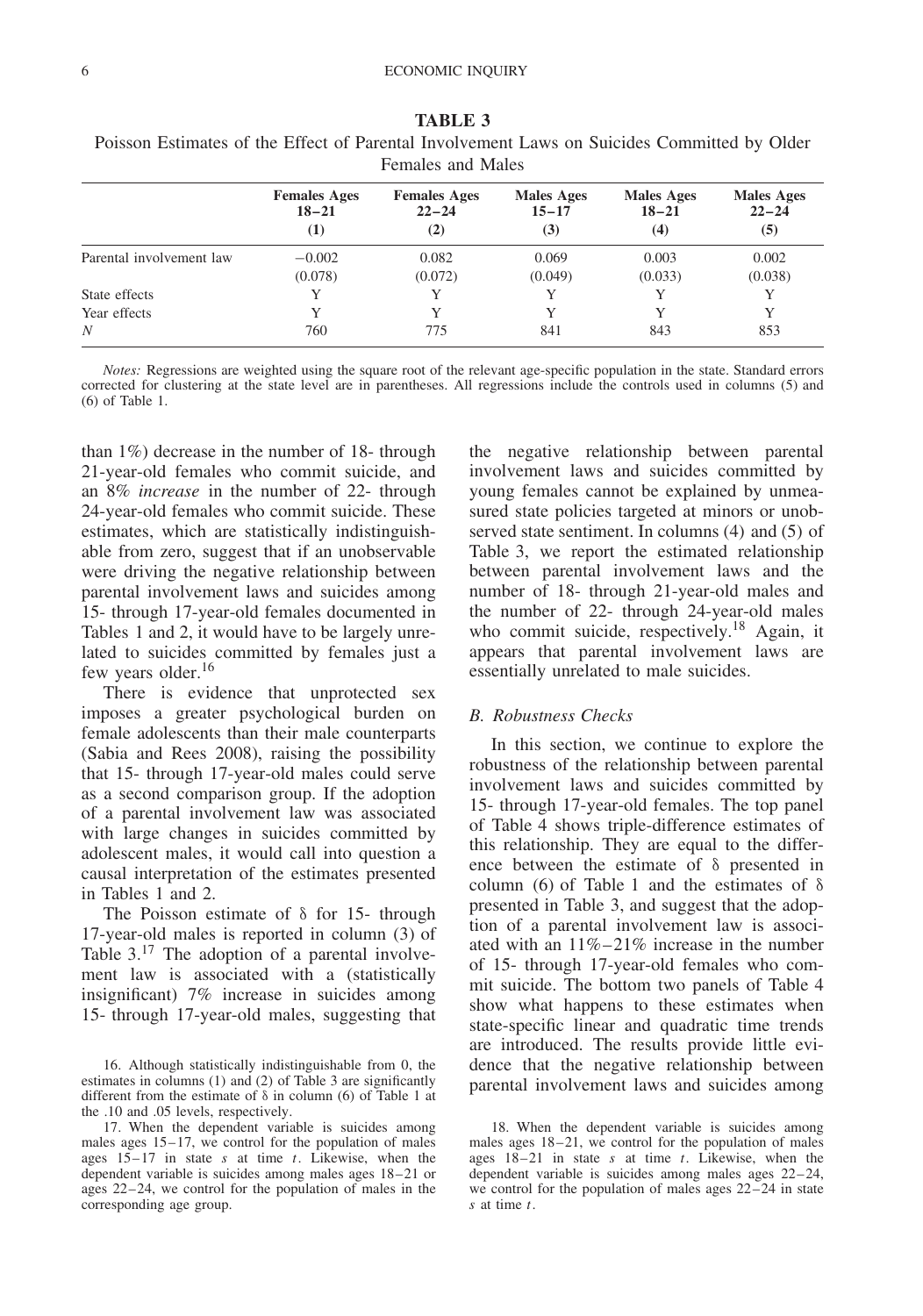|                             |                                                                                  | COMMITTEE by Femancs $\pi$ ges $15 - 17$                                         |                                                                                |                                                                                |                                                                                |
|-----------------------------|----------------------------------------------------------------------------------|----------------------------------------------------------------------------------|--------------------------------------------------------------------------------|--------------------------------------------------------------------------------|--------------------------------------------------------------------------------|
|                             | <b>Females Ages</b><br>$15-17$ versus<br><b>Females Ages</b><br>$18 - 21$<br>(1) | <b>Females Ages</b><br>$15-17$ versus<br><b>Females Ages</b><br>$22 - 24$<br>(2) | <b>Females Ages</b><br>$15-17$ versus<br><b>Males Ages</b><br>$15 - 17$<br>(3) | <b>Females Ages</b><br>$15-17$ versus<br><b>Males Ages</b><br>$18 - 21$<br>(4) | <b>Females Ages</b><br>$15-17$ versus<br><b>Males Ages</b><br>$22 - 24$<br>(5) |
|                             |                                                                                  |                                                                                  | Panel I: DDD estimates                                                         |                                                                                |                                                                                |
| Parental<br>involvement law | $-0.146*$<br>(0.084)                                                             | $-0.231**$<br>(0.092)                                                            | $-0.217***$<br>(0.077)                                                         | $-0.152**$<br>(0.065)                                                          | $-0.150**$<br>(0.062)                                                          |
|                             |                                                                                  |                                                                                  | Panel II: DDD estimates with linear state trends                               |                                                                                |                                                                                |
| Parental<br>involvement law | $-0.151*$<br>(0.081)                                                             | $-0.235**$<br>(0.098)                                                            | $-0.215***$<br>(0.077)                                                         | $-0.137**$<br>(0.063)                                                          | $-0.138**$<br>(0.064)                                                          |
|                             |                                                                                  |                                                                                  | Panel III: DDD estimates with quadratic state trends                           |                                                                                |                                                                                |
| Parental<br>involvement law | $-0.127$<br>(0.079)                                                              | $-0.206**$<br>(0.097)                                                            | $-0.209***$<br>(0.080)                                                         | $-0.121*$<br>(0.063)                                                           | $-0.111*$<br>(0.059)                                                           |
| State effects               | Y                                                                                | Y                                                                                | Y                                                                              | Y                                                                              | Y                                                                              |
| Year effects                | Y                                                                                | Y                                                                                | Y                                                                              | Y                                                                              | Y                                                                              |
| N                           | 1,554                                                                            | 1,569                                                                            | 1,635                                                                          | 1,637                                                                          | 1,647                                                                          |

**TABLE 4** Triple-Difference Poisson Estimates of the Effect of Parental Involvement Laws on Suicides Committed by Females Ages 15–17

∗∗∗Significant at 1% level; ∗∗significant at 5% level; ∗significant at 10% level.

15- through 17-year-old females is driven by state-specific time trends.

In Table 5, we experiment with using an alternative dependent variable, the suicide rate in state *s* at time *t*. The first three columns of Table 5 show triple-difference estimates in which the gender- and age-specific suicide rate per 10,000 population is on the left-hand side of the estimating equation.<sup>19</sup> When the control group is composed of older females, these estimates are negative and statistically significant at conventional levels; the adoption of a parental involvement enforcement law is associated with a .060–.105 decrease in the suicide rate of 15- through 17-year-old females.<sup>20</sup> When the control group is composed of 15- through 17 year-old males, they are not statistically significant. Nevertheless, they are similar in terms of magnitude to those obtained using the other control groups, bolstering the case for interpreting the relationship between parental involvement laws and suicides among females ages 15–17 as causal. $^{21}$  It should be noted, however, that the variable PI*st* explains only a small portion of the within-state variation in suicide rates. In fact, its inclusion increases the  $r^2$  by only .0004–.0022, depending on which control group is used.

In column (4) of Table 5, we present tripledifference estimates of the relationship between the suicide rate among 15- through 17-year-old females and parental involvement laws in which the state and year dummies are interacted. That is, we present estimates of  $\delta_i$  from

(2) **Suicide rate**<sub>*stj*</sub> = 
$$
\alpha_j + \delta_j PI_{st} + \beta'_j X_{sj}
$$
  
+  $\theta_{sj} + \tau_{tj} + \omega_{st} + \epsilon_{stj}$ ,

where *j* indexes group (for instance, 15- through 17-year-old females vs. 18- through 21-yearold females), and  $\omega_{st}$  represents the interaction of the state and year fixed effects.<sup>22</sup> In this regression framework, the source of the identifying variation is differences in the suicide rate between 15- through 17-year-olds and the comparison group, controlling in the

<sup>19.</sup> These regressions are weighted by the state population and the standard errors are corrected for clustering at the state level. See Table A1 for mean suicide rates by gender and age group.

<sup>20.</sup> Or, in other words, a 16%–31% decrease in the suicide rate  $(0.052/0.334 = 0.156$  and  $0.105/0.334 = 0.314$ .

<sup>21.</sup> The adoption of a parental involvement law is associated with a  $0.097-0.099(29\% - 30\%)$  decrease in the suicide rate of 15- through 17-year-old females.

<sup>22.</sup> While we attempted to estimate this model using a Poisson, the likelihood function would not converge.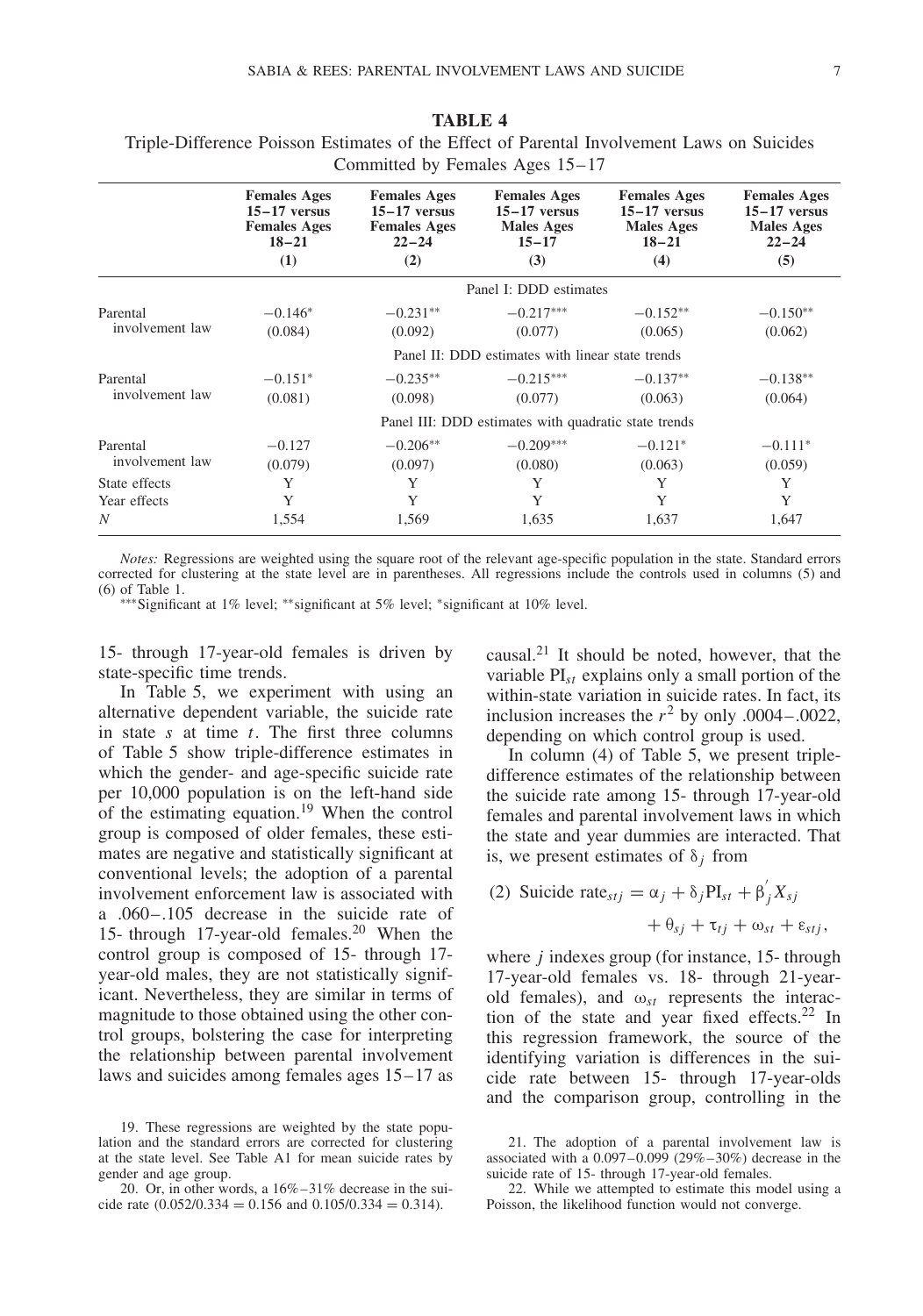|                          |                         | $(1) + Linear$            | $(1) + Quadratic$                                          | $(1)$ + State $\times$ Year |
|--------------------------|-------------------------|---------------------------|------------------------------------------------------------|-----------------------------|
|                          | <b>DDD</b> Model<br>(1) | <b>Time Trends</b><br>(2) | <b>Time Trends</b><br>(3)                                  | <b>Dummies</b><br>(4)       |
|                          |                         |                           | Panel I: females ages $15-17$ versus females ages $18-21$  |                             |
| Parental involvement law | $-0.060*$               | $-0.058*$                 | $-0.052*$                                                  | $-0.032$                    |
|                          | (0.032)                 | (0.030)                   | (0.029)                                                    | (0.043)                     |
| N                        | 1,554                   | 1,554                     | 1,554                                                      | 1,554                       |
|                          |                         |                           | Panel II: females ages $15-17$ versus females ages $22-24$ |                             |
| Parental involvement law | $-0.103**$              | $-0.104**$                | $-0.105**$                                                 | $-0.081$                    |
|                          | (0.042)                 | (0.041)                   | (0.043)                                                    | (0.060)                     |
|                          | 1,569                   | 1,569                     | 1,569                                                      | 1,569                       |
|                          |                         |                           | Panel III: females ages $15-17$ versus males ages $15-17$  |                             |
| Parental involvement law | $-0.099$                | $-0.098$                  | $-0.097$                                                   | $-0.085$                    |
|                          | (0.066)                 | (0.067)                   | (0.069)                                                    | (0.102)                     |
| N                        | 1,635                   | 1,635                     | 1,635                                                      | 1,635                       |
| State effects            | Y                       | Y                         | Y                                                          | Y                           |
| Year effects             | Y                       | Y                         | Y                                                          | Y                           |

**TABLE 5** Sensitivity of the DDD Estimates to the Use of Suicide Rates

*Notes:* Regressions are weighted using the relevant age-specific state population. Standard errors corrected for clustering at the state level are in parentheses. All regressions include the controls used in columns (5) and (6) of Table 1 (with the exception of age-specific population).

∗∗∗Significant at 1% level; ∗∗significant at 5% level; ∗significant at 10% level.

most flexible fashion possible for state-specific trends in suicides common to both 15- through 17-year-old females and the comparison group. Although less precise, two of the three estimates reported in column (4) of Table 5 are almost as large as those reported in columns (1) through (3); when 18- through 21-year-old females are used as the control group, the adoption of a parental involvement laws is associated with only a (statistically insignificant) .032 reduction in the suicide rate of 15- through 17-year-old females.

It is often difficult to pinpoint (and code) when a particular parental involvement law came into effect. Although Levine (2003) and Bitler and Zavodny (2002) coded parental involvement laws in 36 states and the District of Columbia identically, they disagreed with regard to the correct coding of parental involvement laws in  $14$  states.<sup>23</sup> For instance, according to Bitler and Zavodny (2002), Montana never enforced a parental involvement law passed in 1991. In contrast, Levine (2003) coded Montana as having begun to enforce this law in 1991. To take another example, Levine coded

Iowa as having enforced a parental involvement law throughout 1996, while Bitler and Zavodny coded the law as coming into effect on July 1, 1997. To ensure that our results were not sensitive to differences such as these, we compare estimates of the effect of parental involvement laws as coded by Levine (2003) to estimates of the effect of parental involvement laws as coded (and updated) by Bitler and Zavodny (2002). This comparison suggests that our basic findings are robust to minor differences in how parental involvement laws are coded.

The first three columns of Table 6 show estimates of the effect of adopting a parental involvement law using the Levine coding, which is available through 2001. The adoption of a parental involvement law is associated with a 14% decrease in suicides among 15- through 17-year-old females, and a 9% increase in suicides among 18- through 21-year-old females. The difference between these estimates is statistically significant at the .05 level, as shown in column (3).

In columns (4) through (6) of Table 6, we present the corresponding estimates using the Bitler and Zavodny coding, which is much

<sup>23.</sup> It should be noted that Klick and Stratmann (2008) used Bitler and Zavodny's (2002) coding of parental involvement laws.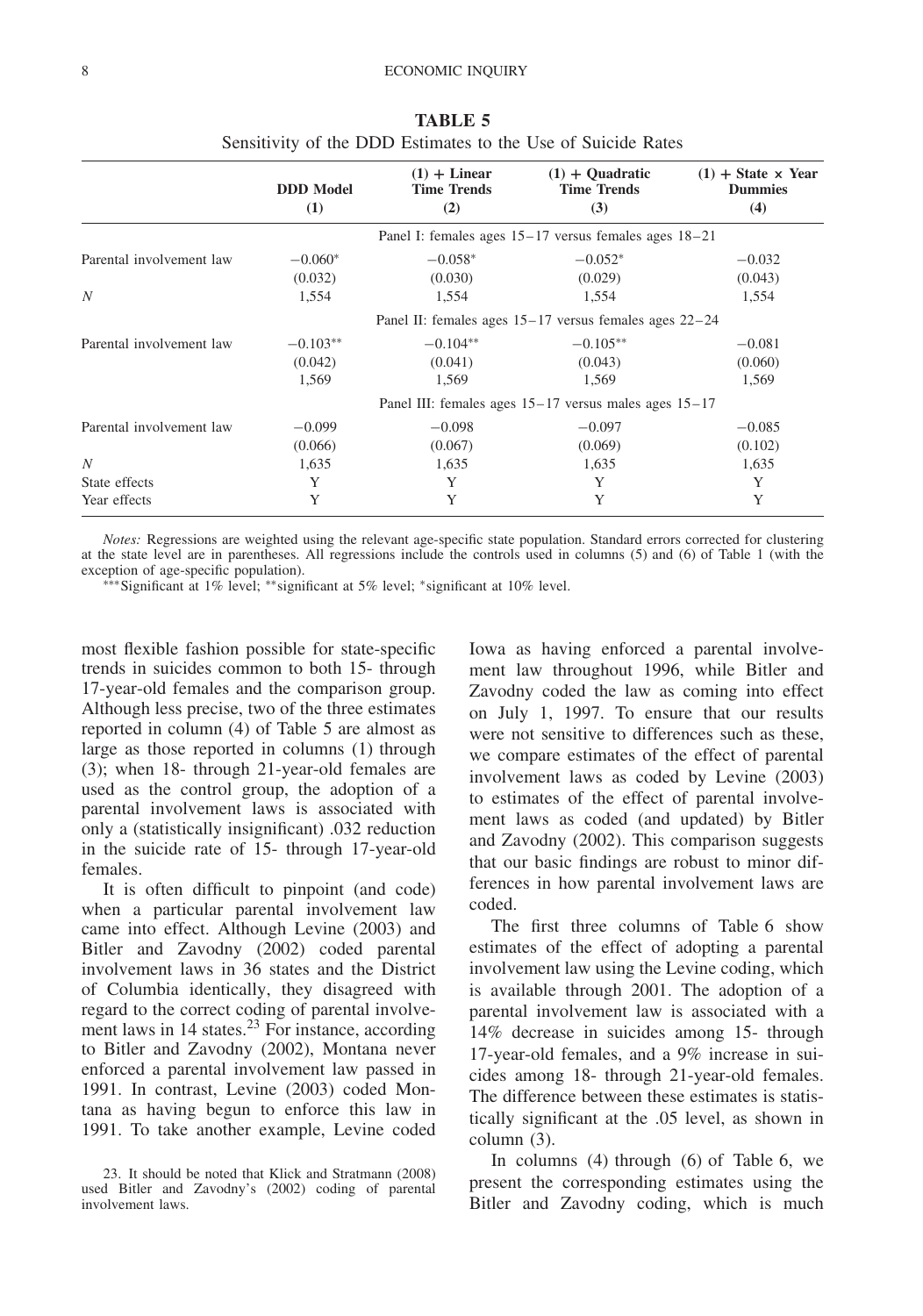|                          |                                                      | Levine PI Coding $(1987-2001)$                       |                                                                                                |                               | Bitler-Zavodny PI Coding (1987–2003)                              |                                                                                                |
|--------------------------|------------------------------------------------------|------------------------------------------------------|------------------------------------------------------------------------------------------------|-------------------------------|-------------------------------------------------------------------|------------------------------------------------------------------------------------------------|
|                          | <b>Females Ages</b><br>$15 - 17$<br><b>DD</b><br>(1) | <b>Females Ages</b><br>$18 - 21$<br><b>DD</b><br>(2) | <b>Females Ages</b><br>$15-17$ versus<br><b>Females Ages</b><br>$18 - 21$<br><b>DDD</b><br>(3) | $15 - 17$<br><b>DD</b><br>(4) | <b>Females Ages</b> Females Ages<br>$18 - 21$<br><b>DD</b><br>(5) | <b>Females Ages</b><br>$15-17$ versus<br><b>Females Ages</b><br>$18 - 21$<br><b>DDD</b><br>(6) |
| Parental involvement law | $-0.150*$                                            | 0.087                                                | $-0.238**$                                                                                     | $-0.165***$                   | $-0.007$                                                          | $-0.158*$                                                                                      |
|                          | (0.088)                                              | (0.071)                                              | (0.099)                                                                                        | (0.057)                       | (0.078)                                                           | (0.091)                                                                                        |
| State effects            | Y                                                    | Y                                                    | Y                                                                                              | Y                             | Y                                                                 | Y                                                                                              |
| Year effects             | Y                                                    | Y                                                    | Y                                                                                              | Y                             | Y                                                                 | Y                                                                                              |
| N                        | 692                                                  | 658                                                  | 1.350                                                                                          | 794                           | 760                                                               | 1.554                                                                                          |

**TABLE 6** Sensitivity of the Poisson Estimates to the Coding of Parental Involvement Laws

∗∗∗Significant at 1% level; ∗∗significant at 5% level; ∗significant at 10% level.

|                             | <b>Females</b><br>Ages<br>$15 - 17$<br><b>DD</b><br>(1) | <b>Females</b><br>Ages<br>$18 - 21$<br><b>DD</b><br>(2) | <b>Females Ages</b><br>$15-17$ versus<br><b>Females Ages</b><br>$18 - 21$<br><b>DDD</b><br>(3) | <b>Females</b><br>Ages<br>$22 - 24$<br><b>DD</b><br>(4) | <b>Females Ages</b><br>$15-17$ versus<br><b>Females Ages</b><br>$22 - 24$<br><b>DDD</b><br>(5) | Males Ages<br>$15 - 17$<br><b>DD</b><br>(6) | <b>Females Ages</b><br>$15-17$ versus<br><b>Males</b> Ages<br>$15 - 17$<br><b>DDD</b><br>(7) |
|-----------------------------|---------------------------------------------------------|---------------------------------------------------------|------------------------------------------------------------------------------------------------|---------------------------------------------------------|------------------------------------------------------------------------------------------------|---------------------------------------------|----------------------------------------------------------------------------------------------|
|                             |                                                         |                                                         |                                                                                                | Panel I: zero filling                                   |                                                                                                |                                             |                                                                                              |
| Parental<br>involvement law | $-0.166**$<br>(0.067)                                   | 0.053<br>(0.078)                                        | $-0.219**$<br>(0.078)                                                                          | 0.045<br>(0.085)                                        | $-0.211**$<br>(0.107)                                                                          | 0.054<br>(0.055)                            | $-0.221***$<br>(0.085)                                                                       |
|                             |                                                         |                                                         |                                                                                                | Panel II: mean filling                                  |                                                                                                |                                             |                                                                                              |
| Parental<br>involvement law | $-0.154***$<br>(0.054)                                  | $-0.030$<br>(0.078)                                     | $-0.125$<br>(0.080)                                                                            | 0.057<br>(0.069)                                        | $-0.212**$<br>(0.095)                                                                          | 0.063<br>(0.051)                            | $-0.218**$<br>(0.077)                                                                        |
| State effects               | Y                                                       | Y                                                       | Y                                                                                              | Y                                                       | Y                                                                                              | Y                                           | Y                                                                                            |
| Year effects<br>N           | Y<br>867                                                | Y<br>867                                                | Y<br>1,734                                                                                     | Y<br>867                                                | Y<br>1,734                                                                                     | Y<br>867                                    | Y<br>1,734                                                                                   |

**TABLE 7**

*Notes:* Regressions are weighted using the square root of the relevant age-specific population in the state. Standard errors corrected for clustering at the state level are in parentheses. All regressions include the controls used in columns (5) and (6) of Table 1.

∗∗∗Significant at 1% level; ∗∗significant at 5% level; ∗significant at 10% level.

closer to our own. $^{24}$  The adoption of a parental involvement law is associated with a 15% decrease in the number of 15- through 17 year-old females who commit suicide, although it is also associated with a small (less than 1%) decrease in suicides among 18- through 21-year-old females. The difference between these estimates is significant at the .10 level, as shown in column (6).

We address a second coding issue in Table 7. In 1987 and 1988, 22 states did not provide information on suicides committed by 16- and 17-year-olds; in 1989, 29 states did not provide information on suicides committed by 16- and 17-year-olds. Up until now, we have dealt with this issue by dropping these observations from the analysis. In Panel I of Table 7, we present estimates of Equation (1) coding the missing suicide counts as 0s.

<sup>24.</sup> We found that when Bitler and Zavodny (2002) and Levine (2003) disagreed, the evidence pointed toward the coding proposed by Bitler and Zavodny in 13 of the 14 cases.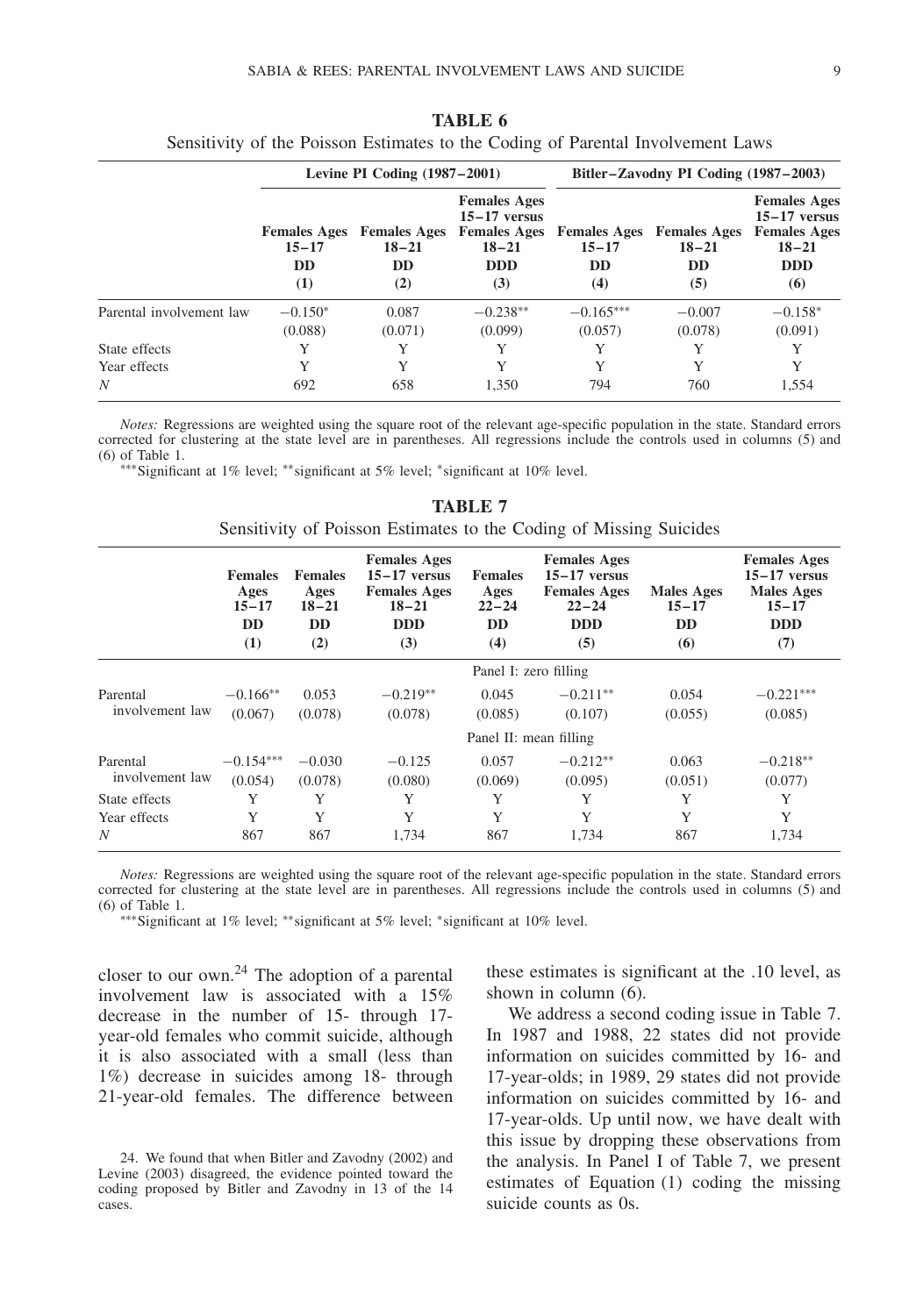There is some justification for this alternative approach to dealing with the issue of missing suicide counts. Using the available data, we calculate that there was an average of 2.3 suicides committed per year by 16 year-old females in states that provided incomplete information on suicides during the period 1987–1989.<sup>25</sup> In contrast, there was an average of 4.4 suicides committed per year by 16-yearold females in the remaining states. Similarly, there was an average of 1.7 suicides committed per year by 17-year-old females in states that provided incomplete information on suicides during the period 1987–1989, whereas there was an average of 4.8 suicides per year committed by 17-year-old females in states that provided complete data.26 We view these results as evidence that some states may have failed to report information on suicides when no suicides occurred.

When the missing suicide counts are coded as 0s, the adoption of a parental involvement law is associated with a 15% decrease in the number of 15- through 17-year-old females who commit suicide (column 1, Table 7). We also find that the adoption of a parental involvement law is associated with a small increase in the number of 18- through 21-year-old females who commit suicide (column 2); we can reject the hypothesis that these estimates are equal at the .05 level (column 3). Likewise, the adoption of a parental involvement law is associated with small, but insignificant, increases in the number of 22- through 24-year-old females who commit suicide (column 4), and the number of 15 through 17-year-old males who commit suicide (column 6).

In Panel II of Table 7, we report the results of replacing missing suicide counts with the mean number of suicides in state *s* over the period  $1987-1989$ .<sup>27</sup> When the missing suicide counts are mean filled, the adoption of a parental involvement law is associated with a

25. This and the other means in this paragraph are weighted by the population of the state at time *t*.

26. There was an average of 3.37 suicides committed by 16-year-old males in states that provided incomplete information on suicides during the period 1987–1989; there was an average of 9.58 suicides committed by 16-year-old males in the remaining states during the same period. There was an average of 2.44 suicides committed by 17-yearold males in states that provided incomplete information on suicides during the period 1987–1989; there was an average of 12.94 suicides committed by 17-year-old males in the remaining states during the same period.

27. The mean was rounded to the nearest discrete number.

14% decrease in the number of 15- through 17-year-old females who commit suicide (column 1), but there is evidence that the adoption of a parental involvement law is associated with a much smaller decrease in suicides among 18- through 21-year-old females (column 2). Although the difference between these estimates is not statistically significant ( $p$  value  $=$ .12), the triple-difference estimates using males ages 15–17 and females ages 22–24 as control groups are statistically significant at conventional levels.

In Table 8, we explore the impact of zeroand mean-filling missing suicides on estimates using the suicide rate as the dependent variable. These results are similar to those reported in Table 5, lending additional support for the argument that the negative relationship between the adoption of parental involvement laws and suicides among 15- through 17-year-old females is robust to using a variety of strategies for dealing with the missing suicide counts from the period 1987 to 1989.

As a final robustness test, we pursue an empirical strategy proposed by Klick and Stratmann (2008) by estimating the following equation:

(3) 
$$
\ln E(S_{st}) = \alpha + \delta_1 PI_{st} + \delta_2
$$
 Enjoined<sub>st</sub>

$$
+\beta_1'X_{st}+\theta_s+\tau_t+\varepsilon_{st},
$$

where  ${\rm{Enjoined}_{st}}$  is equal to one if a parental involvement law was under injunction in state *s* at time  $t$ , and equal to zero otherwise.<sup>28</sup> Klick and Stratmann (2008, 14) argued that, because the decision to enjoin a parental involvement law can be considered "largely orthogonal to underlying voter sentiment," the estimated effect of an enjoined law should approximate that of an enforced law "unless the law itself, independent of any underlying social pressures or attitudes, has an effect." This logic can be extended to suicides: if enjoined parental involvement laws are found to have an effect on suicides similar to that of enforced laws, it could indicate that changes in social pressure or attitudes are driving the estimates reported in Tables 1–8.

The first two columns of Table 9 present Poisson estimates of  $\delta_1$  and  $\delta_2$ , dropping observations with missing suicide counts from the

<sup>28.</sup> Data on enjoined parental involvement laws were provided to us by Jonathan Klick and Thomas Stratmann and supplemented with a search of state legal statutes and newspaper articles.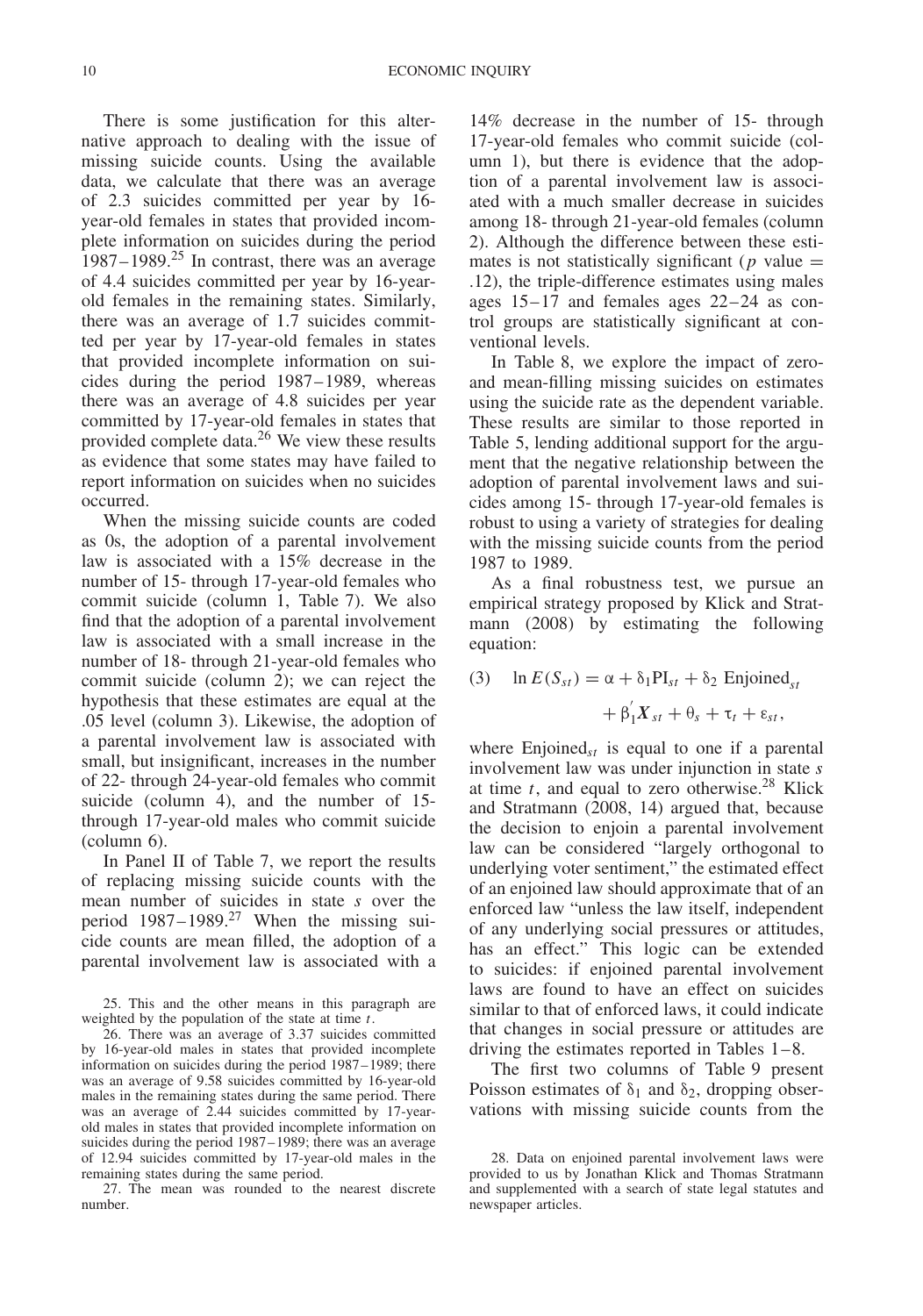| <b>ALL POPPER FIGHT</b><br>٦ |
|------------------------------|
|------------------------------|

|                                                                                   |                                               |                                                | <b>Zero Filling</b>                                                 |                                                                  |                                                |                                                       | Mean Filling                                                    |                                                  |
|-----------------------------------------------------------------------------------|-----------------------------------------------|------------------------------------------------|---------------------------------------------------------------------|------------------------------------------------------------------|------------------------------------------------|-------------------------------------------------------|-----------------------------------------------------------------|--------------------------------------------------|
|                                                                                   | <b>DDD</b> Model<br>Baseline<br>$\widehat{E}$ | Time Trends<br>$(1) +$ Linear<br>$\widehat{c}$ | $(1) +$ Quadratic<br><b>I'ime Trends</b><br>$\widehat{\mathcal{C}}$ | $(1)$ + State $\times$ Year<br>Dummies<br>$\widehat{\mathbf{t}}$ | DDD Model<br><b>Baseline</b><br>$\overline{6}$ | l'ime Trends<br>$(1)$ + Linear<br>$\widehat{\bullet}$ | $(1) +$ Quadratic<br><b>Time Trends</b><br>$\widehat{\epsilon}$ | $(1)$ + State x Year<br>Dummies<br>$\circledast$ |
| Panel I: females ages 15-17 versus females ages 18-21<br>Parental involvement law | $-0.069*$                                     | $-0.069*$                                      | $-0.070*$                                                           | $-0.069$                                                         | $-0.051*$                                      | $-0.051*$                                             | $-0.051*$                                                       | $-0.051$                                         |
|                                                                                   | (0.038)                                       | (0.039)                                        | (0.040)                                                             | (0.054)                                                          | (0.029)                                        | (0.029)                                               | (0.029)                                                         | (0.040)                                          |
| Panel II: females ages 15-17 versus females ages 22-24                            |                                               |                                                |                                                                     |                                                                  |                                                |                                                       |                                                                 |                                                  |
| Parental involvement law                                                          | $-0.085*$                                     | $-0.087*$                                      | $-0.087*$                                                           | $-0.087$                                                         | $-0.096***$                                    | $-0.098**$                                            | $-0.098**$                                                      | $-0.099$                                         |
|                                                                                   | (0.048)                                       | (0.049)                                        | (0.051)                                                             | (0.069)                                                          | (0.043)                                        | (0.044)                                               | (0.045)                                                         | (0.062)                                          |
| Panel III: females ages 15-17 versus males ages 15-17                             |                                               |                                                |                                                                     |                                                                  |                                                |                                                       |                                                                 |                                                  |
| Parental involvement law                                                          | $-0.081$                                      | $-0.081$                                       | $-0.081$                                                            | $-0.081$                                                         | $-0.093$                                       | $-0.093$                                              | $-0.093$                                                        | $-0.093$                                         |
|                                                                                   | $\frac{\Lambda}{\Lambda}$                     | (0.075)                                        | (0.077)                                                             | (0.105)                                                          | (0.068)                                        | (0.070)                                               | $\frac{X}{\Lambda}$                                             | (0.096)                                          |
| State effects                                                                     |                                               | $\triangleright$                               | $\geq$                                                              | $\geq$                                                           | $\geq$                                         | $\geq$                                                |                                                                 | $\geq$                                           |
| Year effects                                                                      |                                               | $\mathsf{Y}$                                   | $\geq$                                                              | $\geq$                                                           | $\blacktriangleright$                          | $\blacktriangleright$                                 | $\mathsf{Y}$                                                    | $\mathsf{Y}$                                     |
|                                                                                   | .734                                          | 1,734                                          | 1,734                                                               | ,734                                                             | 1,734                                          | ,734                                                  | 1,734                                                           | 1,734                                            |

*Notes:* Regressions are weighted using the relevant age-specific state population. Standard errors corrected for clustering at the state level are in parentheses. All regressions include á ĭ<br>⊒ ₹, ्<br>स Notes: Regressions are weighted using the relevant age-specinc state population. Standard errors the controls used in columns (5) and (6) of Table 1 (with the exception of age-specific population). \*\*\* Significant at 1% l the controls used in columns (5) and (6) of Table 1 (with the exception of age-specific population). ∗∗∗Significant at 1% level; ∗∗significant at 5% level; ∗significant at 10% level.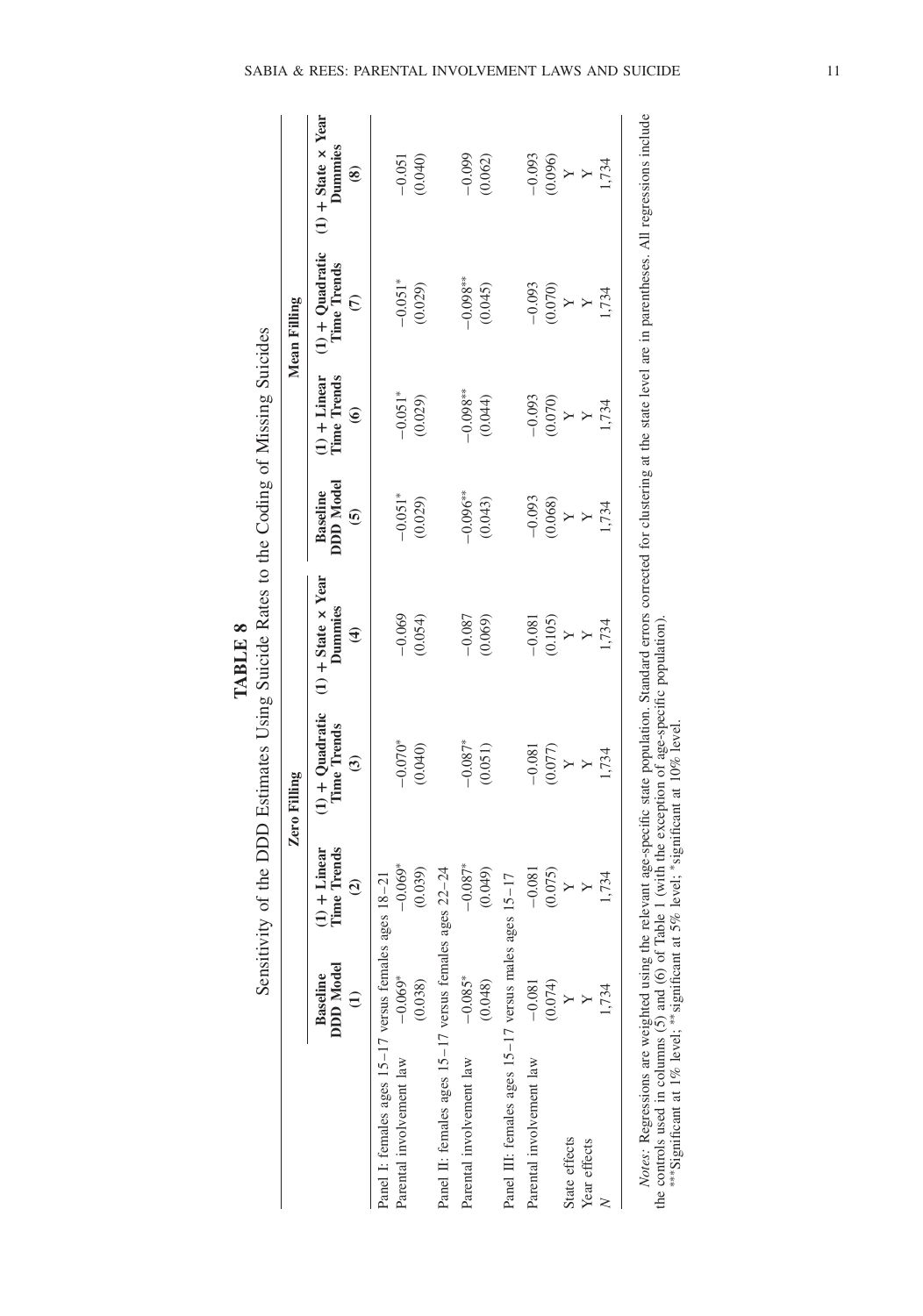|                          |                                         | <b>Deleted Missing</b>                  |                  | <b>Zero Filling</b>                                  |                                         | <b>Mean Filling</b>                     |
|--------------------------|-----------------------------------------|-----------------------------------------|------------------|------------------------------------------------------|-----------------------------------------|-----------------------------------------|
|                          | <b>Females Ages</b><br>$15 - 17$<br>(1) | <b>Females Ages</b><br>$18 - 21$<br>(2) | $15 - 17$<br>(3) | <b>Females Ages</b> Females Ages<br>$18 - 21$<br>(4) | <b>Females Ages</b><br>$15 - 17$<br>(5) | <b>Females Ages</b><br>$18 - 21$<br>(6) |
| Parental involvement law | $-0.213***$                             | $-0.037$                                | $-0.173**$       | 0.030                                                | $-0.185***$                             | $-0.040$                                |
|                          | (0.063)                                 | (0.094)                                 | (0.081)          | (0.092)                                              | (0.065)                                 | (0.093)                                 |
| Enjoined law             | $-0.161*$                               | $-0.092$                                | $-0.016$         | $-0.061$                                             | $-0.077$                                | $-0.026$                                |
|                          | (0.088)                                 | (0.091)                                 | (0.127)          | (0.118)                                              | (0.103)                                 | (0.098)                                 |
| State effects            | Y                                       | Y                                       | Y                | Y                                                    | Y                                       | Y                                       |
| Year effects             | Y                                       | Y                                       | Y                | Y                                                    | Y                                       | Y                                       |
| N                        | 794                                     | 794                                     | 867              | 867                                                  | 867                                     | 867                                     |

**TABLE 9** Poisson Estimates of Enforced versus Enjoined Parental Involvement Laws

∗∗∗Significant at 1% level; ∗∗significant at 5% level; ∗significant at 10% level.

analysis. The adoption of a parental involvement law is associated with a 19% decrease in the number of 15- through 17-year-old females who commit suicide; among 18- through 21 year-old females, it is associated with a 4% decrease in suicides. In contrast, the enjoining of a law is associated with a 15% decrease in the number of 15- through 17-year-old females who commit suicide, but a 9% decrease among 18- through 21-year-olds, suggesting that  $\delta_2$ may simply be capturing the influence of an unobservable.

When missing suicide counts are coded as 0s or mean filled, the difference between  $\hat{\delta}_1$ and  $\hat{\delta}_2$  is much greater (columns 3 and 5). The adoption of a parental involvement law is associated with a 16%–17% decrease in the number of 15- through 17-year-old females who commit suicide, but the enjoining of a parental involvement law is associated with a 2%–7% decrease, a pattern of results that suggests a minimal role for underlying social pressures or attitudes.29

## IV. ABORTION AND BIRTH RATES AS MEDIATORS

Using state-level data for the period 1985– 1996, Levine (2003) found that the adoption of a parental involvement law was associated with a 15%–20% decrease in abortion rate of 15- through 17-year-olds, but only a 4%–7% decrease in the abortion rate of 18- and 19 year-olds. In the first two columns of Table 10, we report our attempt to replicate Levine's results for the period 1987–2003.<sup>30</sup> The adoption of a parental involvement law is associated with a 17% decrease in the abortion rate of 15- through 17-year-olds. In contrast, it is associated with a (statistically insignificant) 2% decrease in the abortion rate of 18- and 19-year-olds.

Levine (2003) found little evidence of a link between parental involvement laws and birth rates, a result that is again echoed in our data. The adoption of a parental involvement law is associated with a 6% increase in the birth rate of 15- through 17-year-olds (column 3), but a 5% increase in the birth rate of 18 and 19-year-olds (column 4).<sup>31</sup> Joyce, Kaestner, and Colman (2006) found that a Texas parental notification law that came into effect on January 1, 2000 led to a small increase in births among minors 17.50–17.74 years of age at conception. However, because of data

<sup>29.</sup> Although different in magnitude, the estimates of  $\delta_1$ and  $\delta_2$  in Table 9 are never statistically distinguishable at conventional levels.

<sup>30.</sup> We adopt a specification similar to that used by Levine. Specifically, the dependent variable is equal to the log of the abortion rate; independent variables include state and year fixed effects and the controls used in columns (5) and (6) of Table 1. Levine also controlled for welfare benefits, the percentage of females in a particular age group who were non-white, the percentage who attended college, and the percentage who were married. Data on abortion rates were collected from the Centers for Disease Control and Prevention (http://www.cdc.gov/reproductivehealth/Data\_Stats/ Abortion.htm).

<sup>31.</sup> Data on birth rates were collected from the Centers for Disease Control and Prevention (http://www.cdc.gov/ nchs/data\_access/Vitalstatsonline.htm).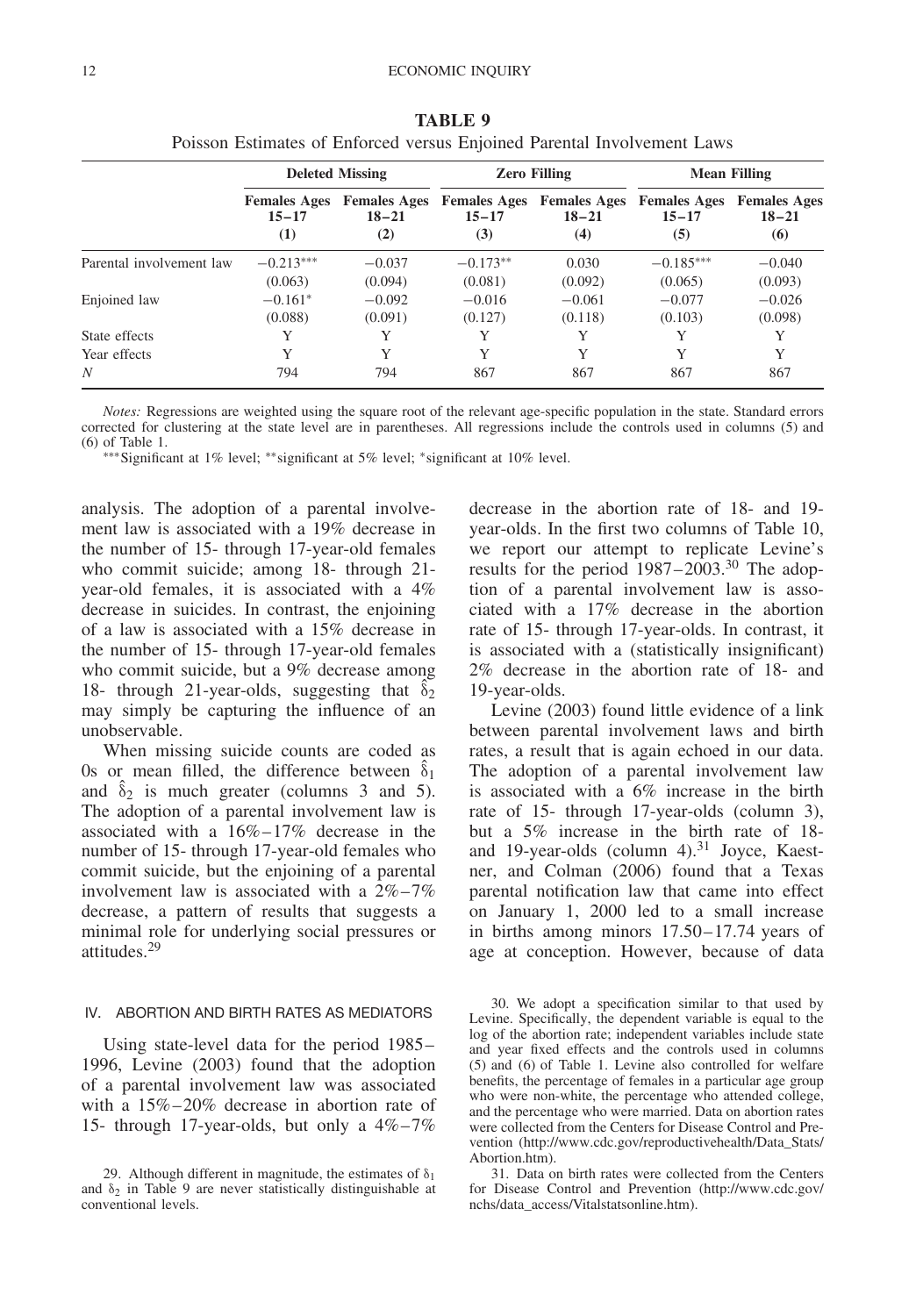|                                            |                                                               |                                                               | Abortion and Birth Rates as Mediators<br>TABLE 10                   |                                                                        |                                                          |                                                      |                                                            |                                                |
|--------------------------------------------|---------------------------------------------------------------|---------------------------------------------------------------|---------------------------------------------------------------------|------------------------------------------------------------------------|----------------------------------------------------------|------------------------------------------------------|------------------------------------------------------------|------------------------------------------------|
|                                            | Rate of 15-17-<br>Ln (Abortion<br>Year-Olds)<br>$\widehat{E}$ | Rate of 18-19-<br>Ln (Abortion<br>Year-Olds)<br>$\widehat{c}$ | 7-Year-Olds)<br>Ln (Birth<br>Rate of 15-<br>$\widehat{\mathcal{E}}$ | Ln (Birth<br>Rate of<br>18–19-Year-<br>Olds)<br>$\widehat{\mathbf{t}}$ | Suicide<br>Rate of<br>15–17-<br>Year-Olds<br>$\tilde{6}$ | Suicide<br>Rate of<br>15–17-<br>Year-Olds<br>$\odot$ | Suicide<br>Rate of<br>15–17-<br>Year-Olds<br>$\widehat{c}$ | Suicide<br>Rate of<br>15–17-<br>Year-Olds<br>3 |
| Parental involvement law                   | $190***$<br>ု                                                 | $-0.019$                                                      | $0.065***$                                                          | $0.047*$                                                               | $-0.064**$                                               | $-0.049$                                             | $-0.044$                                                   | $-0.028$                                       |
|                                            | 0.50                                                          | (0.044)                                                       | (0.030)                                                             | (0.024)                                                                | (0.029)                                                  | $(0.034)$<br>0.003                                   | (0.035)                                                    | (0.036)                                        |
| $Ln$ (abortion rate of $15-17$ -year-olds) | I                                                             | $\bigg $                                                      | $\begin{array}{c} \end{array}$                                      | $\begin{array}{c} \end{array}$                                         | $\begin{array}{c} \end{array}$                           |                                                      | $\bigg $                                                   | 0.008                                          |
|                                            |                                                               |                                                               |                                                                     |                                                                        |                                                          | (0.037)                                              |                                                            | (0.062)                                        |
| Ln (birth rate of $15-17$ -year-olds)      |                                                               |                                                               |                                                                     |                                                                        |                                                          | $-0.195$                                             |                                                            | $-0.342$                                       |
|                                            |                                                               |                                                               |                                                                     |                                                                        |                                                          | (0.181)                                              |                                                            | (0.181)                                        |
| State effects                              |                                                               |                                                               |                                                                     |                                                                        |                                                          |                                                      |                                                            |                                                |
| Year effects                               | Y                                                             |                                                               |                                                                     | Y                                                                      |                                                          | $\triangleright$                                     |                                                            | $\triangleright \triangleright z$              |
| Dummy for missing abortions                | Z                                                             | Z                                                             | Z                                                                   | Z                                                                      |                                                          |                                                      | Z                                                          |                                                |
|                                            | 710                                                           | 710                                                           | 867                                                                 | 867                                                                    | 794                                                      | 794                                                  | 657                                                        | 657                                            |

| ¢<br>ì<br>anan<br>$\overline{\phantom{a}}$<br>$rac{1}{2}$<br>j<br>i<br>ŗ<br>J<br>ā<br>$\ddot{\phantom{0}}$<br>d<br>ï<br>$\exists$<br>į<br>hta<br><b>MIR</b><br>20101<br>J | l<br>d<br>able<br>Ì<br>م<br>م<br>í<br>lumms <sub>1</sub> | $\ddot{\phantom{0}}$<br>$\overline{a}$<br>į<br>$\ddot{\phantom{0}}$<br>50%<br>Ì<br>$\sim$<br>Ĵ<br>$\alpha$<br>֧֦֧֦֦֧֦֦֦֧֦֧֧֦֧֦֧֧֦֧֧֧֪֪֪֦֧֦֧֪֪֪֪֪֪֪֪֚֚֞֝֬֝֬֝֬֓֓֡֝֬֓֓֬֝֬֓֝֬֓֟֓֓֬֓֓֡֬֓֓֓֓֓֓֝֬֓֬֓֓֞֬֓<br>ĭ |
|---------------------------------------------------------------------------------------------------------------------------------------------------------------------------|----------------------------------------------------------|--------------------------------------------------------------------------------------------------------------------------------------------------------------------------------------------------------|
| Acrace<br>$\ddot{\phantom{0}}$<br>i                                                                                                                                       | $\sim$ $\sim$<br>"ha controle near"                      | <sup>Significant</sup> at .                                                                                                                                                                            |

SABIA & REES: PARENTAL INVOLVEMENT LAWS AND SUICIDE 13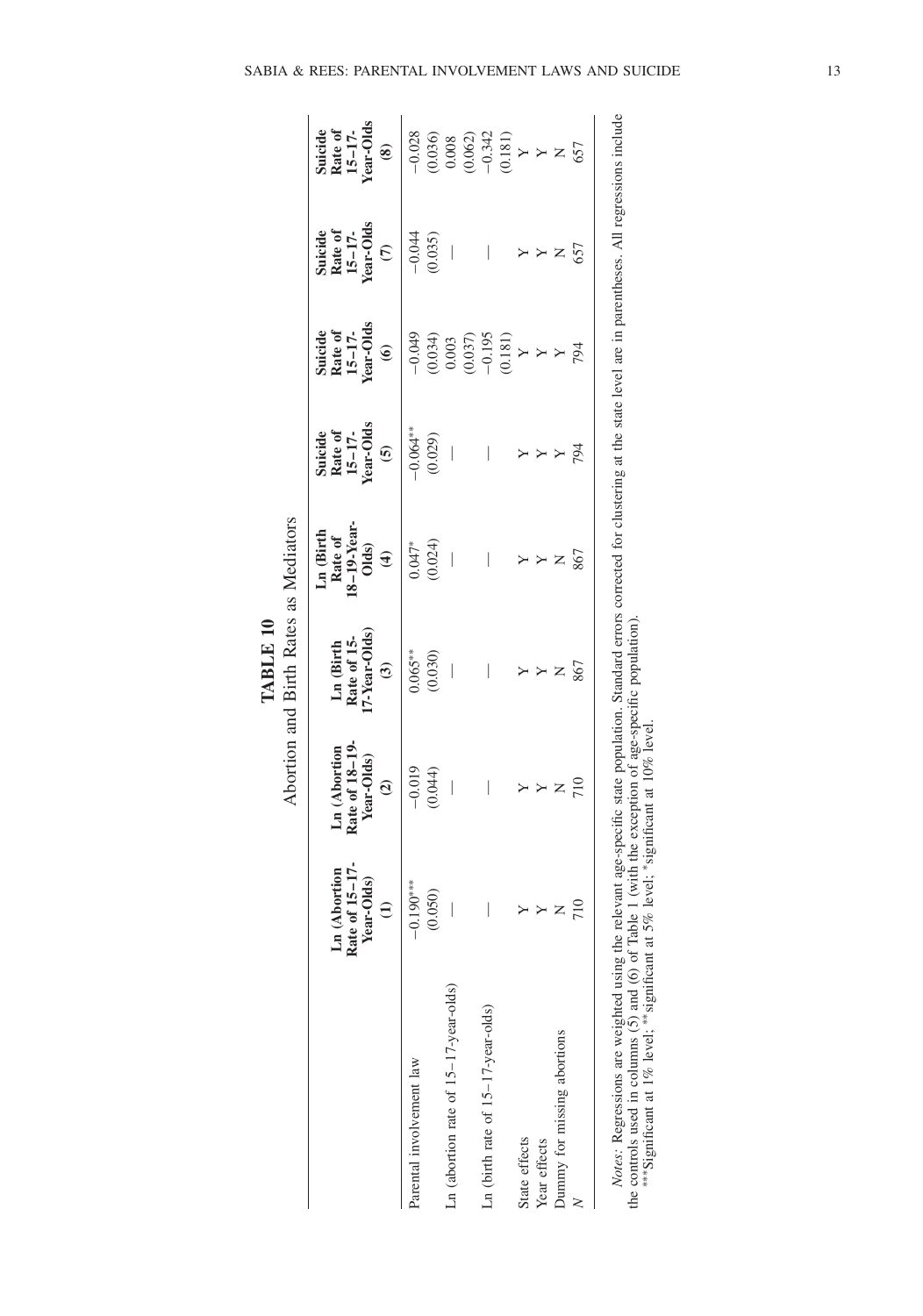limitations, we did not explore the relationship between parental involvement laws and births to minors who conceived between these ages.

The remaining columns of Table 10 report estimates of the relationship between PI*st* and the suicide rate of 15- through 17-year-olds females, with and without controlling for their abortion and birth rates. When a dummy is used to account for missing abortion rates, the adoption of a parental involvement laws is associated with a .064 decrease in the suicide rate, an estimate similar in magnitude to those presented in the top panel of Table 5.<sup>32</sup> Controlling for the abortion and birth rates of 15–17-year-olds reduces this estimate by about a quarter. Specifically, the adoption of parental involvement law is associated with a (statistically insignificant) .049 decrease in the suicide rate. When the 137 observations with missing abortion rates are simply dropped from the analysis, the estimated relationship between PI*st* and the suicide rate of 15- through 17 year-old females shrinks by about a third and becomes less precise. Nevertheless, controlling for the abortion and birth rates of 15–17-yearolds reduces it still further, providing additional evidence that parental involvement laws impact suicides, at least in part, through these channels.

#### V. CONCLUSION

Both opponents and proponents of restricting the access of minors to abortion services frame the debate in terms of psychological well-being. For instance, according to the National Conference of Catholic Bishops:

*The need for protecting minors is compelling. Abortion can involve life-long emotional and physical trauma for women, particularly young girls. In such situations, the love and support of families is critical and needs to be encouraged. Parents should not be kept in the dark when the welfare of their children and their unborn grandchildren is at stake*. *(Quinn 2000)*

32. Thirty-nine states provided abortion rates for females ages 15–19 during the period 1987–2003. These states were Arizona, Arkansas, Colorado, Georgia, Hawaii, Idaho, Indiana, Kansas, Kentucky, Louisiana, Maine, Maryland, Massachusetts, Michigan, Minnesota, Mississippi, Missouri, Montana, Nebraska, Nevada, New Jersey, New Mexico, New York, North Carolina, North Dakota, Ohio, Oregon, Pennsylvania, Rhode Island, South Carolina, South Dakota, Tennessee, Texas, Utah, Vermont, Virginia, Washington, West Virginia, and Wyoming.

#### In contrast, Planned Parenthood argues that:

*For a variety of reasons, including fear of abuse, teenagers frequently feel they cannot tell their parents about their unintended pregnancies or desire to have an abortion ... Teenagers who cannot tell their parents must either travel out of those states or obtain approval through a court or some other alternative process. The resulting delay increases the physical and emotional health risks to the teenager, since the earlier an abortion is, the safer it is*. *(Planned Parenthood 2008)*

Despite these claims, we know of no previous study that has examined the relationship between parental involvement laws, which require a parent's notification or consent before a minor can obtain an abortion, and the psychological well-being of minors. $33$ 

This study examines the effect of adopting a parental involvement law on suicides among 15- through 17-year-old females using state-level data for the period 1987–2003. Poisson estimates indicate that the adoption of a parental involvement law is associated with an 11%–21% decrease in the number of 15- through 17-year-old females who commit suicide. Because there is little evidence that the adoption of a parental involvement law is associated with suicides among older females or among 15- through 17-year-old males, we conclude that these estimates likely reflect a causal relationship, but note that its magnitude appears to be modest: for an average-sized state, an 11% decrease in the number of 15 through 17-year-old females who commit suicide translates into 0.79 fewer suicides per year, while a 21% decrease translates into 1.50 fewer suicides per year; ordinary least squares estimates confirm that only a small portion of the within-state variation in suicides among U.S. minors can be attributed to parental involvement laws.

33. Previous studies have, however, examined the effects of other government policies on suicides. For instance, Jones, Pieper, and Robertson (1992) and Birckmayer and Hemenway (1999) examined the effects of the minimum legal drinking age on suicides; Markowitz, Chatterji, and Kaestner (2003) and Carpenter (2004) examined the effects of other alcohol-related policies; Klick (2006) examined the effect of mandatory waiting periods to obtain an abortion; and Klick and Markowitz (2006) examined the effect of laws mandating that insurance companies offer some form of mental health benefits. See also Gunnell, Murray, and Hawton (2000) and Burgess et al. (2004).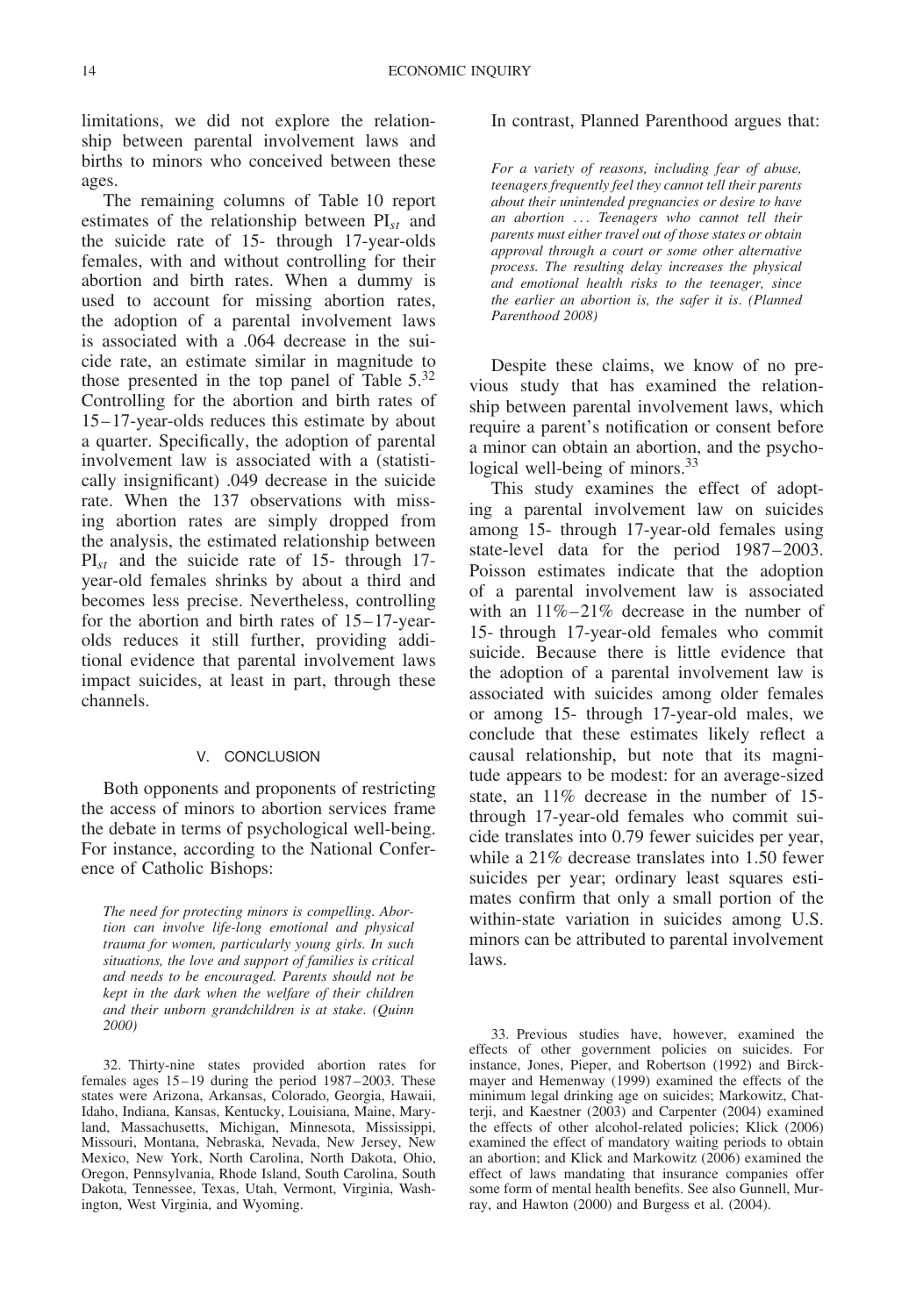## APPENDIX

**TABLE A1** Weighted Means and Standard Deviations of Dependent Variables (1987–2003)

| <b>Dependent Variable</b>        | <b>Number</b> | <b>Rate Per</b><br>10,000 |
|----------------------------------|---------------|---------------------------|
| Suicides of females ages $15-17$ | 7.16          | 0.334                     |
|                                  | (6.39)        | (0.256)                   |
|                                  | [794]         | [794]                     |
| Suicides of females ages $18-21$ | 10.8          | 0.344                     |
|                                  | (9.39)        | (0.200)                   |
|                                  | [760]         | [760]                     |
| Suicides of females ages $22-24$ | 9.54          | 0.396                     |
|                                  | (8.30)        | (0.233)                   |
|                                  | [775]         | [775]                     |
| Suicides of males ages $15-17$   | 25.8          | 1.20                      |
|                                  | (18.8)        | (0.580)                   |
|                                  | [841]         | [841]                     |
| Suicides of males ages $18-21$   | 67.5          | 2.20                      |
|                                  | (50.1)        | (0.768)                   |
|                                  | [843]         | [843]                     |
| Suicides of males ages $22-24$   | 57.8          | 2.42                      |
|                                  | (45.4)        | (0.826)                   |
|                                  | [853]         | [853]                     |
|                                  |               |                           |

*Notes:* Standard deviations are in parentheses and sample sizes are in brackets. All figures were weighted using the state population of the relevant age/gender group.

**TABLE A2** Changes in Parental Involvement Laws during the Period 1987–2003

| <b>Year Law</b><br><b>First</b><br><b>Enforced</b> | <b>State</b>   | <b>Year Law</b><br><b>First</b><br><b>Enforced</b> |
|----------------------------------------------------|----------------|----------------------------------------------------|
| 1987                                               | Nebraska       | 1991                                               |
| 2003                                               | North Carolina | 1995                                               |
| 1989                                               | Ohio           | 1990                                               |
| 2003                                               | Oklahoma       | 2001 <sup>b</sup>                                  |
| 1997 <sup>a</sup>                                  | Pennsylvania   | 1994                                               |
| 1991                                               | South Carolina | 1990                                               |
| 1997                                               | South Dakota   | 1998                                               |
| 1997                                               | Tennessee      | 1992, <sup>c</sup> 1999                            |
| 1992                                               | Texas          | 2000                                               |
| 1994                                               | Virginia       | 1997                                               |
| 1991                                               | Wisconsin      | 1992                                               |
| 1990                                               | Wyoming        | 1989                                               |
| 1993                                               |                |                                                    |
|                                                    |                |                                                    |

*Notes:* States with parental involvement provisions that allow specified health professionals to waive parental involvement under certain circumstances not involving judi-<br>cial procedures were not included.

<sup>a</sup>Applied to individuals ages 16 and younger.

<sup>b</sup>In effect only during 2001.

<sup>c</sup>In effect from 1992 through 1996.

**TABLE A3** Weighted Means and Standard Deviations of Independent Variables (1987–2003)

| <b>Independent Variable</b>                                                                                               | Mean (SD)  |
|---------------------------------------------------------------------------------------------------------------------------|------------|
| Parental consent or parental notification<br>law in effect and enforced                                                   | 0.374      |
|                                                                                                                           | (0.478)    |
| Enjoined parental involvement law                                                                                         | 0.284      |
|                                                                                                                           | (0.441)    |
| Mandatory waiting period prior to abortion                                                                                | 0.108      |
|                                                                                                                           | (0.310)    |
| Restrictions on Medicaid funding for<br>abortion                                                                          | 0.627      |
|                                                                                                                           | (0.484)    |
| Natural log of unemployment rate                                                                                          | 1.72       |
|                                                                                                                           | (0.378)    |
| Natural log of poverty rate                                                                                               | 2.55       |
|                                                                                                                           | (0.267)    |
| High school graduation rate                                                                                               | 0.728      |
|                                                                                                                           | (0.082)    |
| Divorce rate                                                                                                              | 4.34       |
|                                                                                                                           | (1.25)     |
| Population females ages $15-17$                                                                                           | 234,252    |
|                                                                                                                           | (188, 331) |
| Population females ages 18–21                                                                                             | 317,110    |
|                                                                                                                           | (249, 745) |
| Population females ages 22-24                                                                                             | 248,450    |
|                                                                                                                           | (201, 386) |
| Population males ages $15-17$                                                                                             | 249,519    |
|                                                                                                                           | (201, 883) |
| Population males ages 18–21                                                                                               | 345,890    |
|                                                                                                                           | (286, 208) |
| Population males ages 22–24                                                                                               | 266,960    |
|                                                                                                                           | (229, 259) |
| Real state beer tax (in 2000 cents)                                                                                       | 27.5       |
|                                                                                                                           | (20.7)     |
| Zero tolerance drinking law in effect                                                                                     | 0.548      |
|                                                                                                                           | (0.489)    |
| A mandatory jail sentence for first<br>conviction of driving under the influence<br>(can usually be replaced by community | 0.199      |
| service)                                                                                                                  |            |
|                                                                                                                           | (0.399)    |
| Abortion rate $15-17$ -year-olds                                                                                          | 0.014      |
|                                                                                                                           | (0.008)    |
| Abortion rate 18-19-year-olds                                                                                             | 0.033      |
|                                                                                                                           | (0.014)    |
| Birth rate 15-17-year-olds                                                                                                | 0.032      |
|                                                                                                                           | (0.010)    |
| Birth rate 18–19-year-olds                                                                                                | 0.083      |
|                                                                                                                           | (0.020)    |
| Dummy variable equal to one for each<br>state                                                                             |            |
| Dummy variable equal to one for each year                                                                                 |            |
| Number of states <sup>a</sup>                                                                                             | 51         |
| Ν                                                                                                                         | 867        |

<sup>a</sup>Includes the District of Columbia.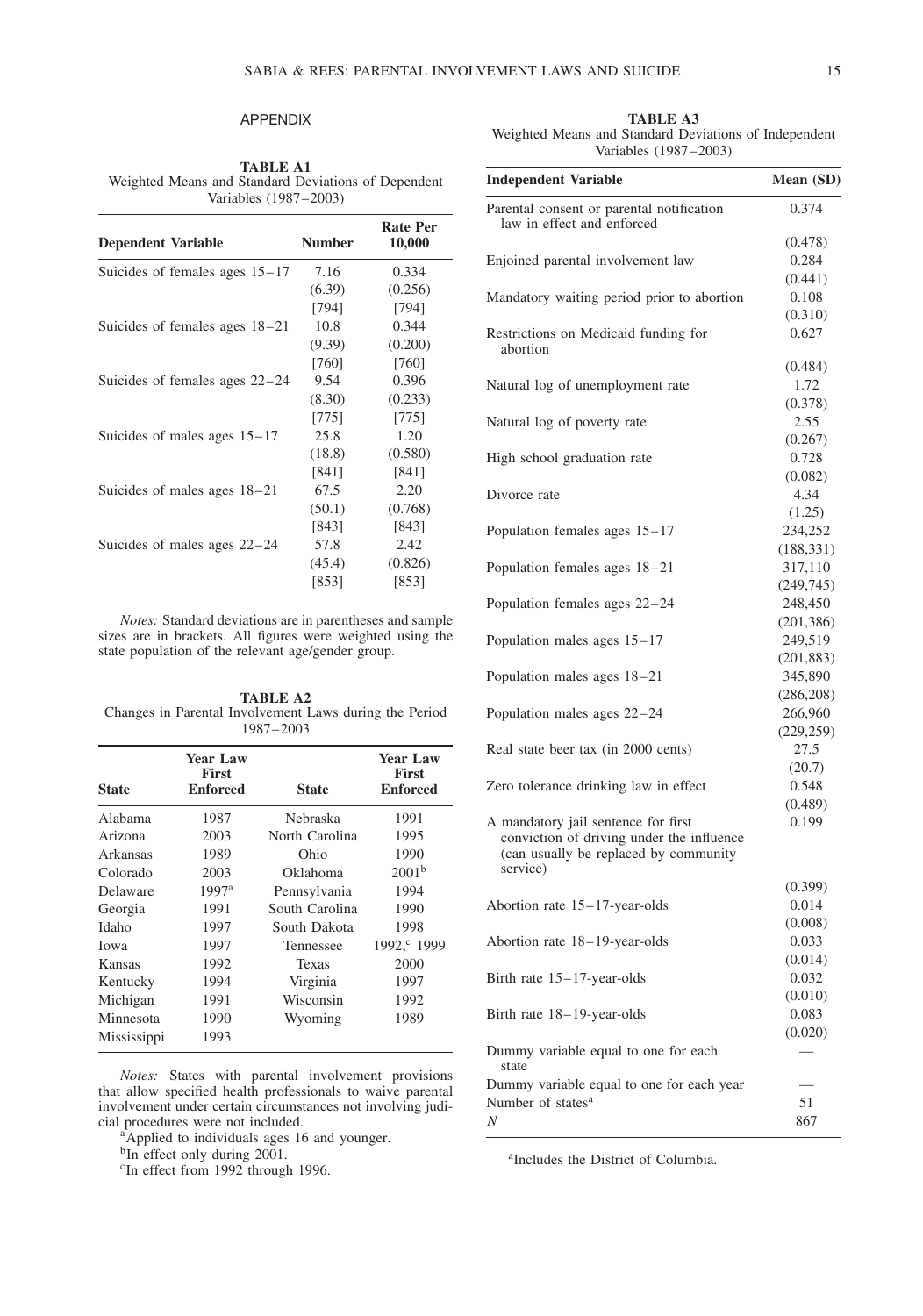#### **REFERENCES**

- Beautrais, A. L., P. R. Joyce, and R. T. Mulder. "Precipitating Factors and Life Events in Serious Suicide Attempts among Youths Aged 13 through 24 Years." *Journal of the American Academy of Child & Adolescent Psychiatry*, 36(11), 1997, 1543–51.
- Birckmayer, J., and D. Hemenway. "Minimum-Age Drinking Laws and Youth Suicide, 1970–1990." *American Journal of Public Health*, 89(9), 1999, 1365–68.
- Bitler, M. P., and M. Zavodny. "Child Abuse and Abortion Availability." *American Economic Review*, 92(2), 2002, 363–67.
- Brent, D. A., J. A. Perper, G. Moritz, M. Baugher, C. Roth, L. Balach, and J. Schweers. "Stressful Life Events, Psychopathology, and Adolescent Suicide: A Case Control Study." *Suicide and Life-Threatening Behavior*, 23(3), 1993, 179–87.
- Broen, A. N., T. Moum, A. S. Bødtker, and Ø. Ekeberg. "The Course of Mental Health after Miscarriage and Induced Abortion: A Longitudinal, Five-Year Followup Study." *BMC Medicine*, 3(18), 2005, 1–14.
- Burgess, P., J. Pirkis, D. Jolley, H. Whiteford, and S. Saxena. "Do Nations' Mental Health Policies, Programs and Legislation Influence their Suicide Rates? An Ecological Study of 100 Countries." *Australian and New Zealand Journal of Psychiatry*, 38(11–12), 2004, 933–39.
- Carpenter, C. "Heavy Alcohol Use and Youth Suicide: Evidence from Tougher Drunk Driving Laws." *Journal of Policy Analysis and Management,* 23(4), 2004, 831–42.
- Centers for Disease Control and Prevention. "QuickStats: Percentage of Deaths from Leading Causes among Teens Aged 15–19 Years." *MMWR*, 57(45), 2008, 1234.
- Coleman, P. K. "Resolution of Unwanted Pregnancy during Adolescence through Abortion versus Childbirth: Individual and Family Predictors and Psychological Consequences." *Journal of Youth and Adolescence*, 35(6), 2006, 903–11.
- Coleman, P. K., C. T. Coyle, M. Shuping, and V. M. Rue. "Induced Abortion and Anxiety, Mood, and Substance Abuse Disorders: Isolating the Effects of Abortion in the National Comorbidity Survey." *Journal of Psychiatric Research*, 43(8), 2009, 770–76.
- Colman, S., T. Joyce, and R. Kaestner. "Misclassification Bias and the Estimated Effect of Parental Involvement Laws on Adolescents' Reproductive Outcomes.' *American Journal of Public Health*, 98(10), 2008, 1881–85.
- Cougle, J., D. C. Reardon, and P. K. Coleman. "Depression Associated with Abortion and Childbirth: A Long-Term Analysis of the NLSY Cohort." *Medical Science Monitor*, 9(4), 2003, CR105–12.
- Cutler, D. M., E. L. Glaeser, and K. E. Norberg. "Explaining the Rise in Youth Suicide," in *Risky Behavior among Youths: An Economic Analysis*, edited by J. Gruber. Chicago, IL: University of Chicago Press, 2001, 219–67.
- De Wilde, E. J., I. C. Kienhorst, R. F. Diekstra, and W. H. Wolters. "The Relationship between Adolescent Suicidal Behavior and Life Events in Childhood and Adolescence." *American Journal of Psychiatry*, 149(1), 1992, 45–51.
- Dennis, A., S. K. Henshaw, T. J. Joyce, L. B. Finer, and K. Blanchard. "The Impact of Laws Requiring Parental Involvement for Abortion: A Literature Review." Report of the Alan Guttmacher Institute. 2009. Accessed April 1, 2009. http://www.guttmacher.org/ pubs/ParentalInvolvementLaws.pdf.
- Eisenberg, D. "Evaluating the Effectiveness of Policies Related to Drunk Driving." *Journal of Policy Analysis and Management*, 22(2), 2003, 249–74.
- Fergusson, D. M., A. L. Beautrais, and L. J. Horwood. "Vulnerability and Resiliency to Suicidal Behaviours in Young People." *Psychological Medicine*, 33(1), 2003, 61–73.
- Fergusson, D. M., L. J. Horwood, and J. M. Boden. "Abortion and Mental Health Disorders: Evidence from a 30-Year Longitudinal Study." *The British Journal of Psychiatry*, 193(6), 2008, 444–51.
- Fergusson, D. M., J. Horwood, and E. M. Ridder. "Abortion in Young Women and Subsequent Mental Health." *Journal of Child Psychology and Psychiatry*, 47(1), 2006, 16–24.
- Gissler, M., C. Berg, M.-H. Bouvier-Colle, and P. Buekens. "Injury Deaths, Suicides and Homicides Associated with Pregnancy, Finland 1987-2000." *European Journal of Public Health*, 15(5), 2005, 459–63.
- Gissler, M., E. Hemminki, and J. Lonnqvist. "Suicides after Pregnancy in Finland 1987-94: Register Linkage Study." *British Medical Journal*, 313(7), 1996, 1431–34.
- Grootendorst, P. V. "A Comparison of Alternative Models of Prescription Drug Utilization," in *Econometric Analysis of Health Data*, edited by A. M. Jones and O. O'Donnell. Hoboken, NJ: John Wiley and Sons, Ltd, 2002, 73–86.
- Gunnell, D., V. Murray, and K. Hawton. "Use of Paracetamol (Acetaminophen) for Suicide and Nonfatal Poisoning: Worldwide Patterns of Use and Misuse." *Suicide and Life-Threatening Behavior*, 30(4), 2000, 313–26.
- Haas-Wilson, D. "The Impact of State Abortion Restrictions on Minors' Demand for Abortions." *Journal of Human Resources*, 31(1), 1996, 140–58.
- Hamermesh, D. S., and N. M. Soss. "An Economic Theory of Suicide." *The Journal of Political Economy*, 82(1), 1974, 83–98.
- Johnson, J. G., P. Cohen, M. S. Gould, S. Kasen, J. Brown, and J. S. Brook. "Childhood Adversities, Interpersonal Difficulties, and Risk for Suicide Attempts during Late Adolescence and Early Adulthood." *Archives of General Psychiatry*, 59(8), 2002, 741–49.
- Jones, N. E., C. F. Pieper, and L. S. Robertson. "The Effect of Legal Drinking Age on Fatal Injuries of Adolescents and Young Adults." *American Journal of Public Health*, 82(1), 1992, 112–15.
- Joyce, T. J., R. Kaestner, and S. Colman. "Changes in Abortions and Births and the Texas Parental Notification Law." *New England Journal of Medicine*, 354(10), 2006, 1031–38.
- Klick, J. "Mandatory Waiting Periods for Abortions and Female Mental Health." *Health Matrix*, 16(1), 2006, 183–208.
- Klick, J., and S. Markowitz. "Are Mental Health Insurance Mandates Effective? Evidence from Suicides." *Health Economics*, 15(1), 2006, 83–97.
- Klick, J., and T. Stratmann. "Abortion Access and Risky Sex among Teens: Parental Involvement Laws and Sexually Transmitted Diseases." *Journal of Law, Economics and Organization*, 24(1), 2008, 2–21.
- Lewinsohn, P. M., P. Rohde, and J. R. Seeley. "Psychosocial Risk Factors for Future Adolescent Suicide Attempts." *Journal of Consulting and Clinical Psychology*, 62(2), 1994, 297–305.
- Major, B., M. Appelbaum, L. Beckman, M. Ann Dutton, N. Felipe Russo, and C. West. "Abortion and Mental Health: Evaluating the Evidence." *American Psychologist*, 64(9), 2009, 863–90.
- Markowitz, S., P. Chatterji, and R. Kaestner. "Estimating the Impact of Alcohol Policies on Youth Suicides.